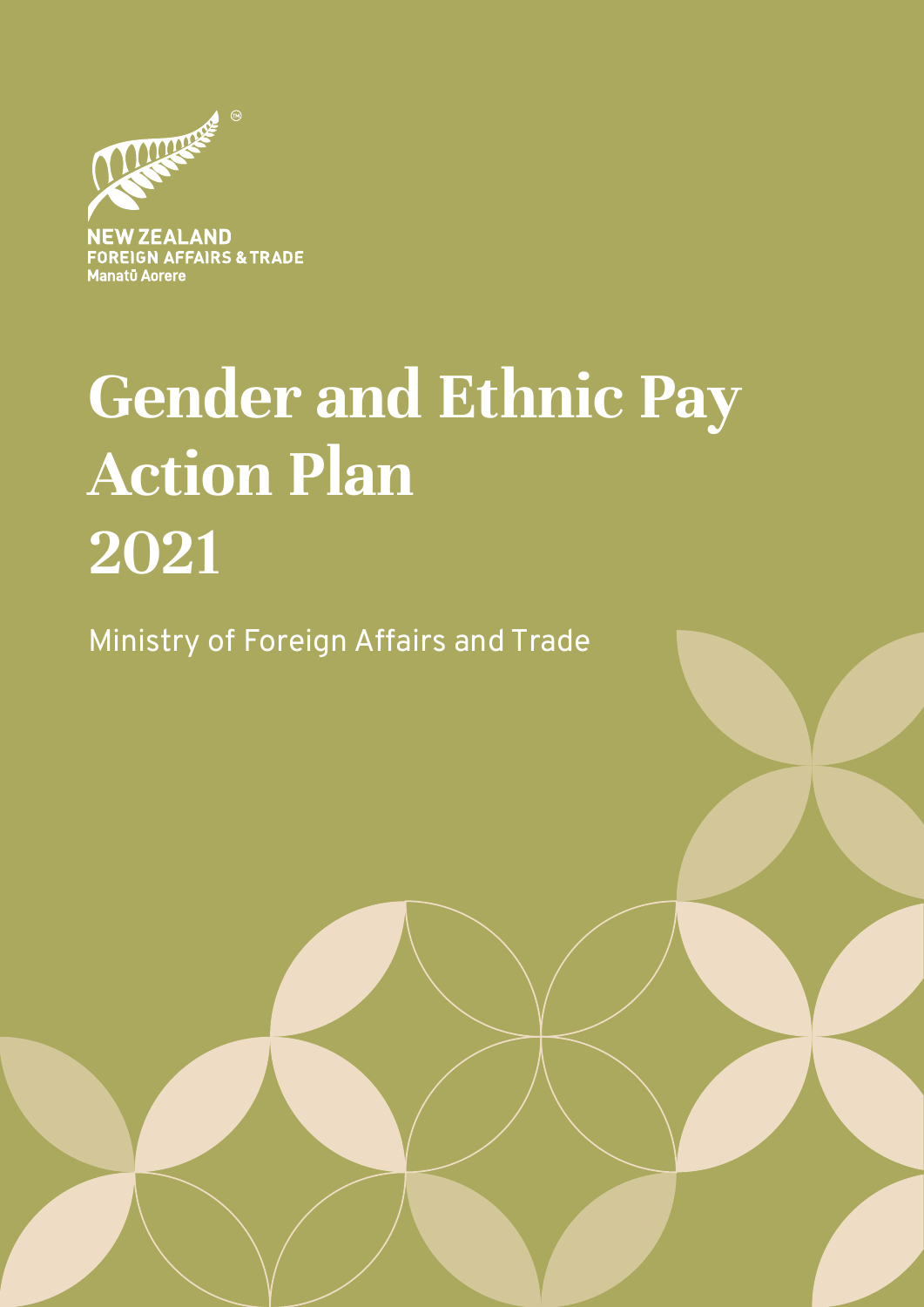# **Foreword**  *from Chris Seed*



**Tēnā koutou katoa,** 

**I am pleased to present the Ministry of Foreign Affairs and Trade's Gender and Ethnic Pay Action Plan for 2021-2022.** 

Our Ministry is committed to a culture of inclusion, gender equality and reducing its pay gaps, guided by The Government-PSA Gender Pay Gap Action Plan and the five gender pay principles.

The Plan was developed in consultation with our pay gaps working group, which is representative of staff and managers, different job families, staff networks and unions. I'd like to thank all group participants for their valuable contributions.

In 2019 the Ministry eliminated gender pay gaps where men and women are

undertaking the same role or similar sized roles. While that was a significant step forward for the Ministry, we still have a gender pay gap caused by having more men in higher banded roles, and more women in lower banded roles. Our ethnic pay gap is similar – we have fewer Pacific and Māori women in higher bands.

To address these gaps, we need to create career pathways and advocate opportunities for women, Māori, Pasifika and other ethnic minorities to progress, while at the same time remove real and perceived barriers to their advancement.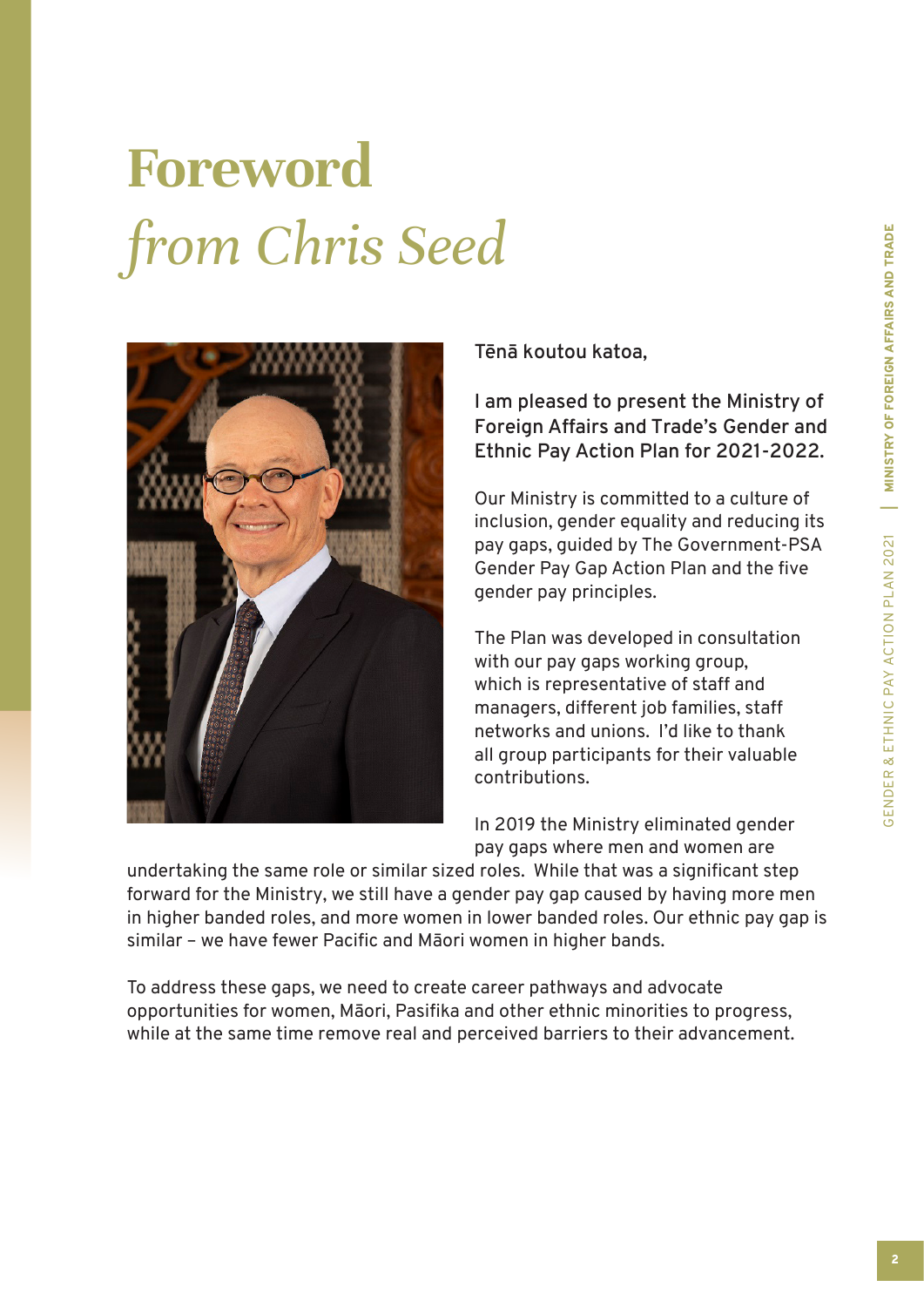We have a strong pool of talented women within our organisation. Our task is to create the right environment for women and ethnic minorities to succeed at all levels of our organisation. A culture of inclusion is not just about opening doors, but about making what's behind them work as well.

We've successfully increased the number of women in Head of Mission roles in the past year. And approximately 50% of our third tier managers are female. We now need to lock that progress in through strong career and workforce planning. That means ensuring our people are developing the breadth and depth of experience needed to operate successfully in a variety of on and offshore roles.

The Gender and Ethnic Pay Action Plan for 2021-2022 should be read alongside our broader work programme for 2022, including advancing our culture of inclusion, growing our Mātauranga Māori capability, and delivering on our Diversity and Inclusion strategy.

We are dedicated to creating change but also realistic about the complexity of this work. Our success is not just about "quick wins" or short-term change, it is about bedding in more equitable gender representation and more ethnic diversity at all levels and across all our job families. It's about being prepared to change the way we do things. It will require us to take a multifaceted and collaborative approach founded on quality data and analysis, and our values.

We want to do it, and I'm confident we can.

Ngā mihi,

**Chris Seed**  CHIEF EXECUTIVE

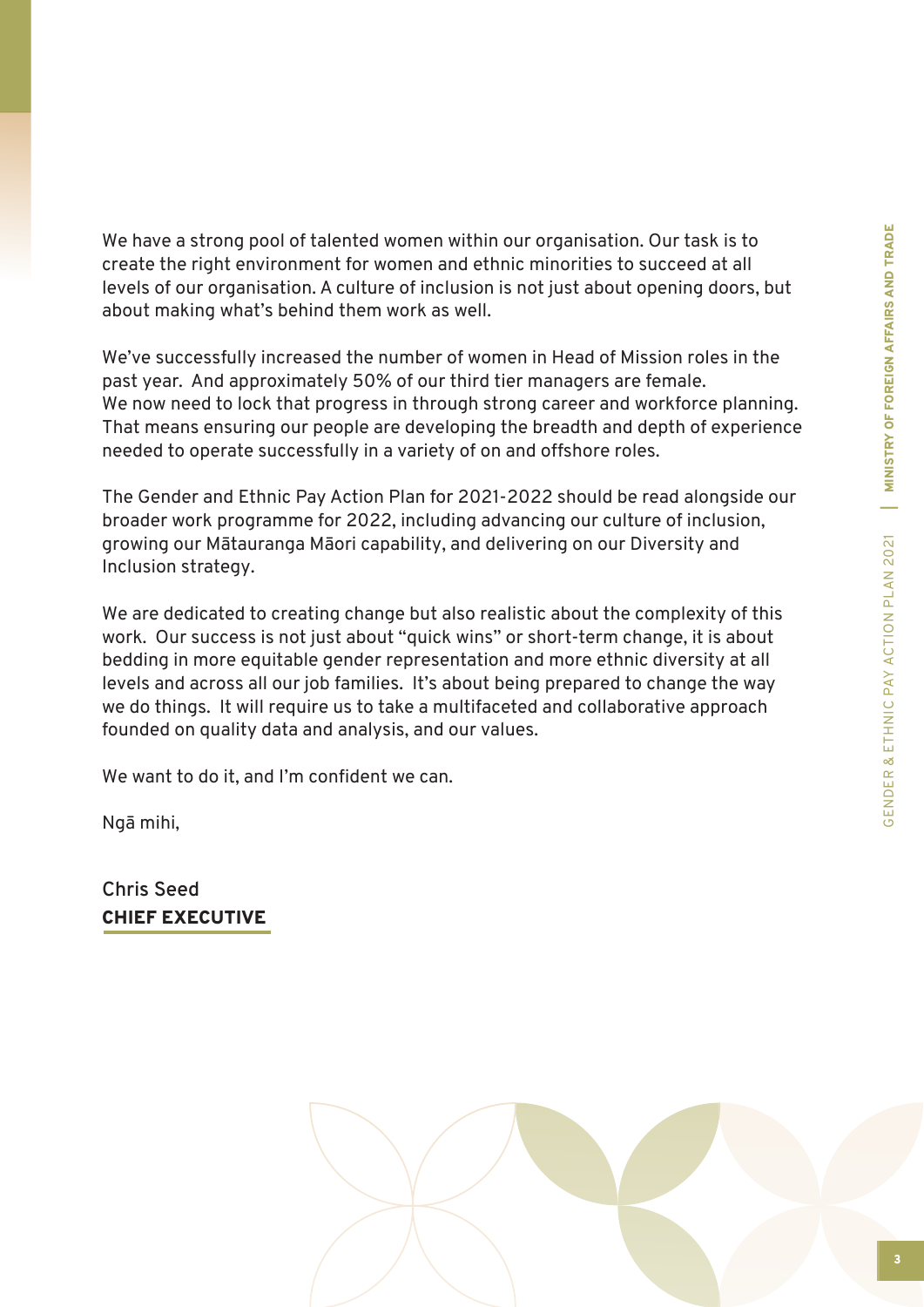## **Contents**

| <b>Foreword from Chris Seed</b>                                                                                                                                                                                                     |            |
|-------------------------------------------------------------------------------------------------------------------------------------------------------------------------------------------------------------------------------------|------------|
| Ministry of Foreign Affairs and Trade - Who we are <b>Ministry</b> of Foreign Affairs and Trade - Who we are                                                                                                                        |            |
| MFAT at a glance                                                                                                                                                                                                                    | 5          |
| The strategy and context for our work <b>manually and the strategy and context for our work</b>                                                                                                                                     |            |
| Ethnicity                                                                                                                                                                                                                           |            |
| Offshore Network and Heads of Mission/Post Multimedial Multimedial Resonance                                                                                                                                                        |            |
| <b>A Culture of Inclusion</b>                                                                                                                                                                                                       |            |
| Gender and ethnic pay gap statistics <b>EXALLER</b> 28                                                                                                                                                                              |            |
| Headline Gender Pay Gap                                                                                                                                                                                                             |            |
| Within band gender pay gap manuscrim and the settlem of 9                                                                                                                                                                           |            |
| The main driver of our gender pay gap is gender distribution <u></u> 10                                                                                                                                                             |            |
| 10<br>Gender breakdown of the MFAT workforce                                                                                                                                                                                        |            |
| Gender representation across people management roles 200 million                                                                                                                                                                    |            |
|                                                                                                                                                                                                                                     |            |
| Ethnic representation and pay manuscription and pay and the substitution of the 12                                                                                                                                                  |            |
|                                                                                                                                                                                                                                     |            |
|                                                                                                                                                                                                                                     |            |
| Key focus areas <b>contracts</b> and the contract of the contract of the contract of the contract of the contract of the contract of the contract of the contract of the contract of the contract of the contract of the contract o | <b>15</b>  |
| People data and reporting manuscriptum and the 16                                                                                                                                                                                   |            |
| Outreach and selection entitled and selection and selection and selection and selection and selection and selection                                                                                                                 | 17         |
| Career development and pay manufactured and pay and the control of the Career development and pay manufactured                                                                                                                      | <u> 19</u> |
|                                                                                                                                                                                                                                     | 20         |
| Education                                                                                                                                                                                                                           | 21         |
| Appendix A: Data definitions and assumptions manuscriptum 22                                                                                                                                                                        |            |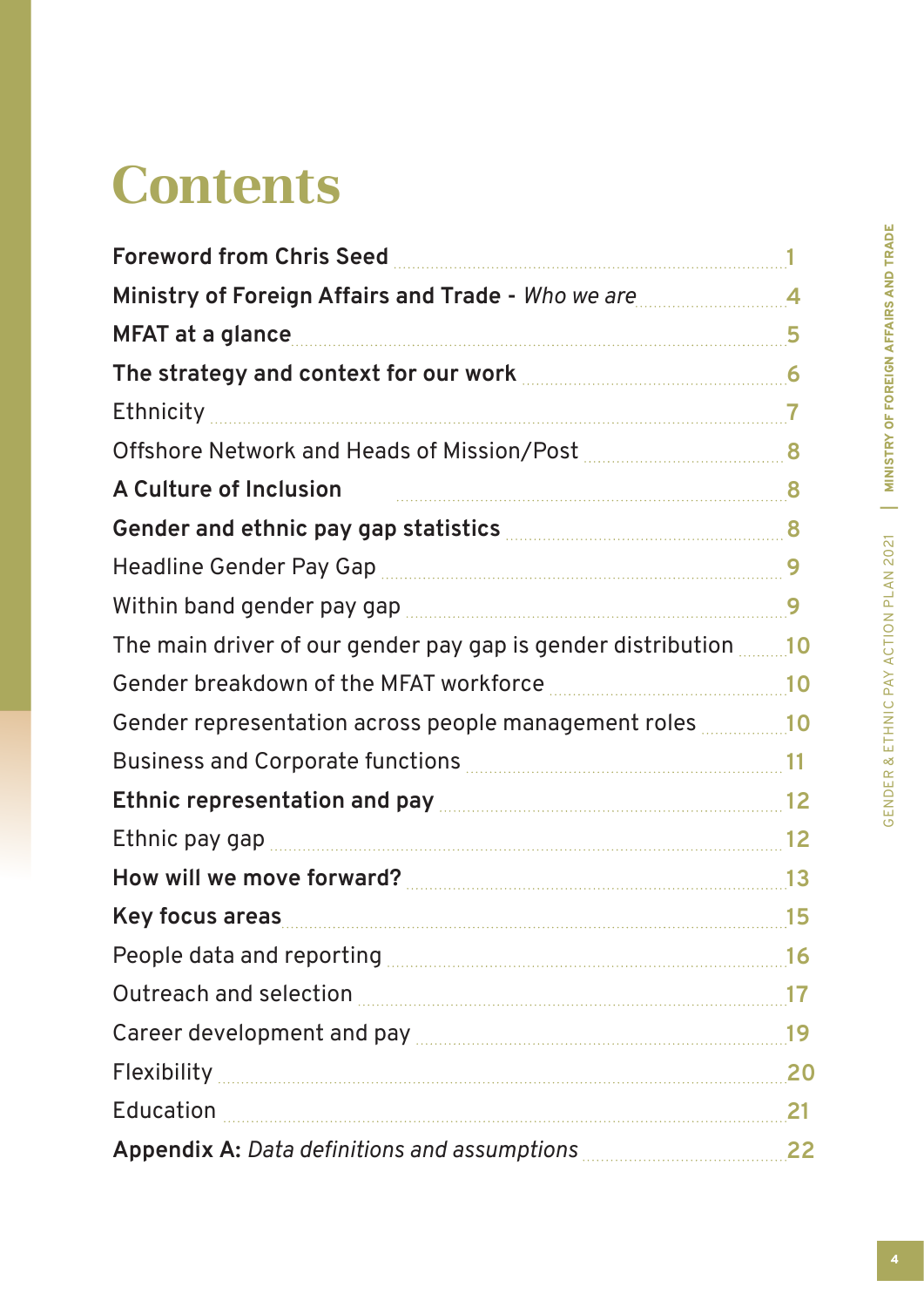# **Ministry of Foreign Affairs and Trade -** *Who we are*

## *Our purpose*

MFAT acts in the world to build a safer, more prosperous and more sustainable future for New Zealanders. We do this by building connections with, and influencing, other countries to advance Aotearoa New Zealand's interests, project our values and secure the outcomes that matter to Aotearoa. We pursue the Government's international priorities and provide advice to the Government on the implications for Aotearoa of what is happening in the world.

To deliver on this purpose we have a large offshore network where approximately half our total staff are based in overseas Embassies and High Commissions. We are increasing the diversity of our workforce to better represent Aotearoa on and offshore, and strengthening our tirohanga Māori at all levels of the Ministry. With our broad global presence, we aim for our depth of skill and Aotearoa's unique indigeneity to be a point of difference when doing business on a global stage.

## *Our values*

Our values guide how we interact with people within and outside of the Ministry. They also reflect to our global partners and to New Zealanders the qualities of the country we represent: a tolerant, diverse, inclusive and welcoming society.

Our values support Te Kawa Mataaho, the Public Service Commission's focus on spirit of service, and help us deliver to New Zealanders in an increasingly challenging global environment.

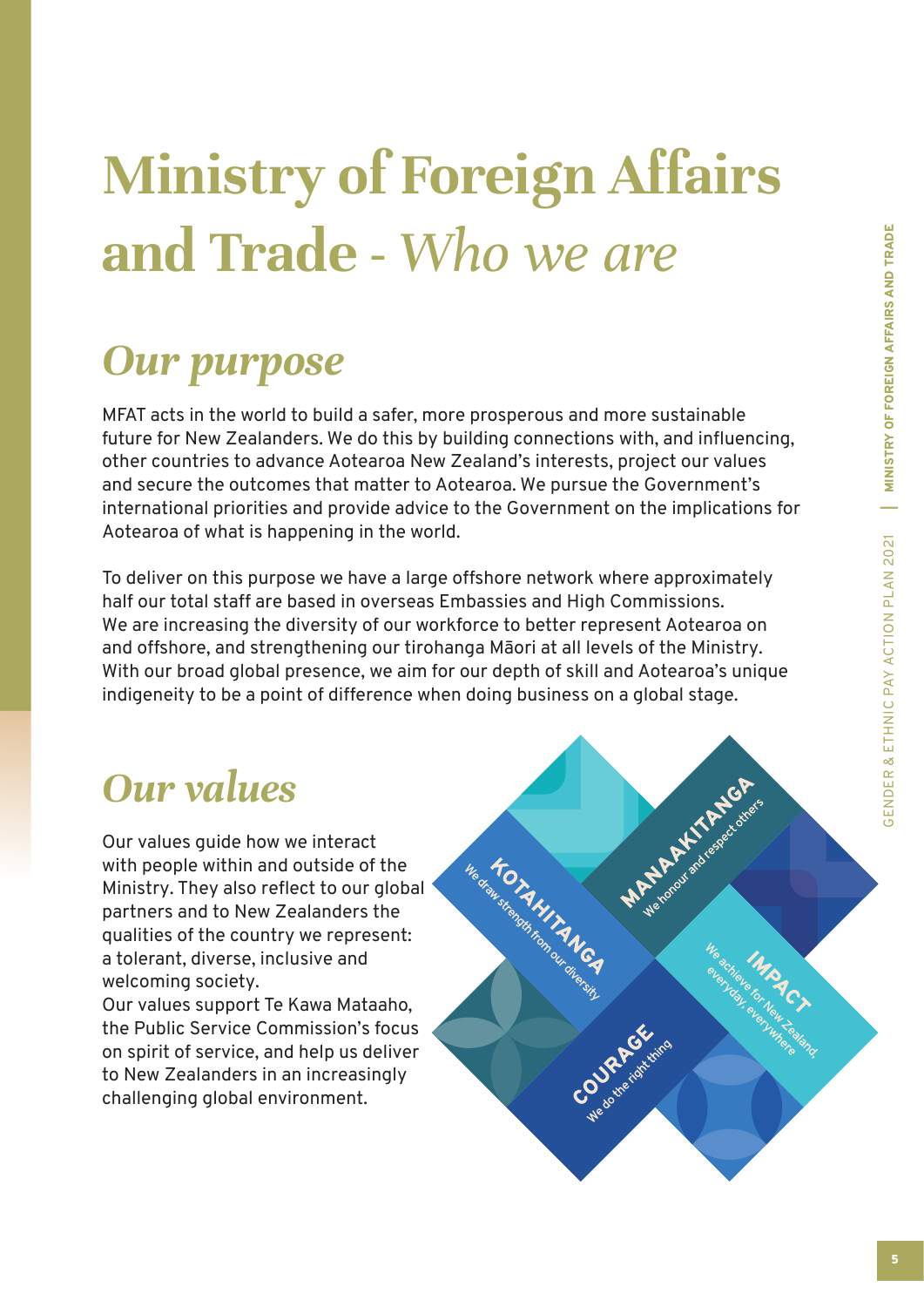# **Ministry of Foreign Affairs and Trade -** *Who we are*

## **The Ministry at a Glance**

**MFAT locations around the world and in NZ**



In 2020-21 MFAT's global network comprised of **60** posts in **53** countries with **119** accreditations to other countries and **70** Honorary Consuls.

The MFAT network supports NZ Inc to achieve its international objectives.

#### **MFAT acts in the world to build a safer, more prosperous, and more sustainable future for New Zealanders.**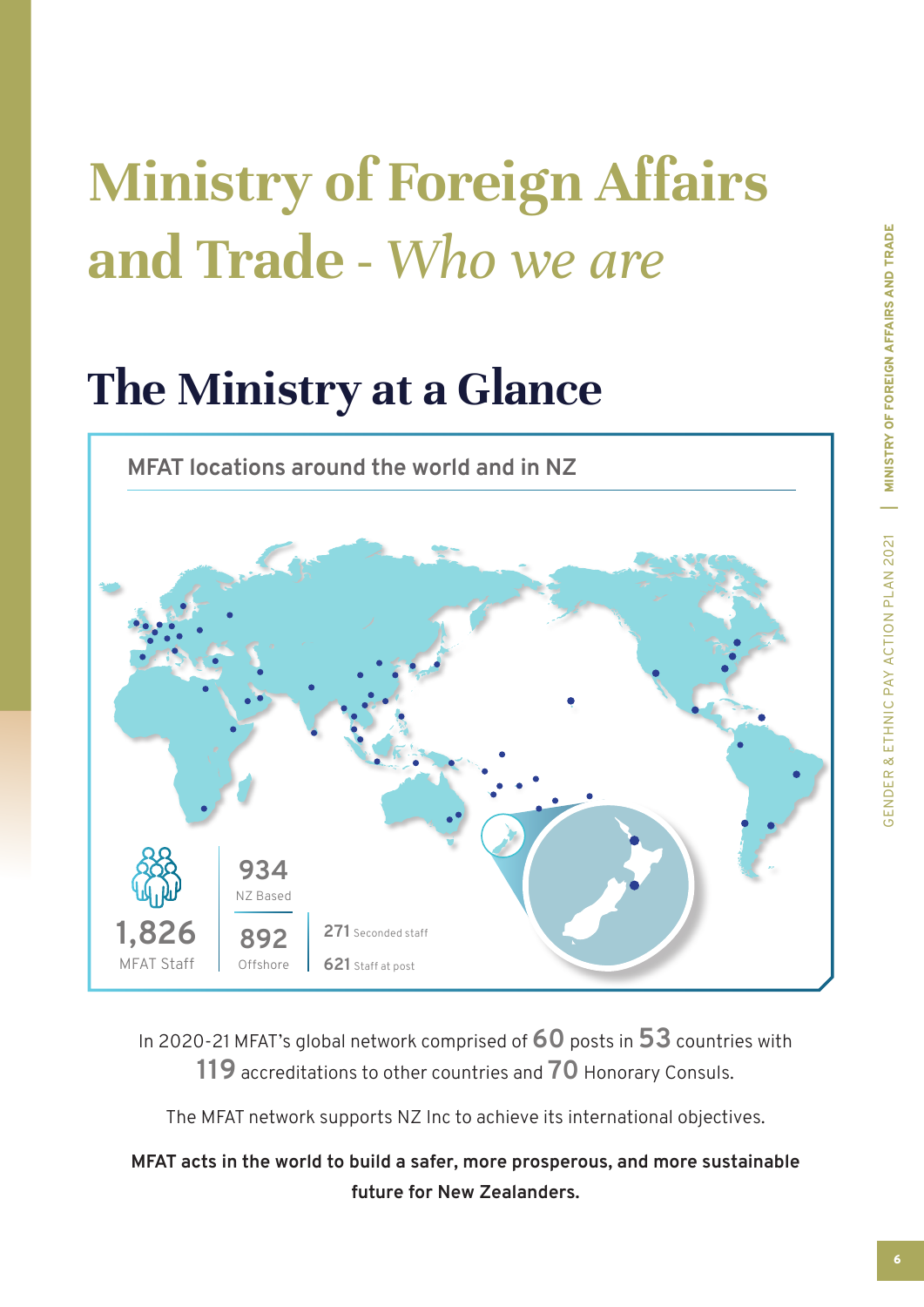# **The strategy and context for our work**

The work MFAT has been doing to reduce its pay gaps fits into a wider context of work being undertaken to create a more diverse, inclusive, modern and safe workplace. Our Gender and Ethnic Pay Action Plan is connected to our People Strategy, our Diversity and Inclusion Strategy and our organisational values. Our work is influenced by some unique MFAT characteristics and is supported by other work streams that are helping to remove barriers, create more opportunities for women and ethnic minorities and shape our culture to be more inclusive.

## *Strategy and Values*

The People Strategy outlines the people priorities that will support us to be a happy, healthy and high performing community, for all. One of the pillars of the People Strategy is "we are diverse and inclusive" and a key aspect within that is to address inequalities within our policies, processes and practices. In addition, our Diversity and Inclusion Strategy, launched in June 2018, establishes an enduring focus on diversity and inclusion (D&I) by setting out a ten-year programme of work.

In 2018, after a 10-month process involving staff across our network, MFAT launched the new organisational values of manaakitanga, kotahitanga, impact and courage. Our vision is that *our values are woven together and into the fabric of the organisation.*  Realising this vision will take time; we have an extended work programme to support the required organisational culture shift.

Closely linked to this is our work on Women at Post; Families Policies, Speak up Safely, and Flexible Work, as depicted below.

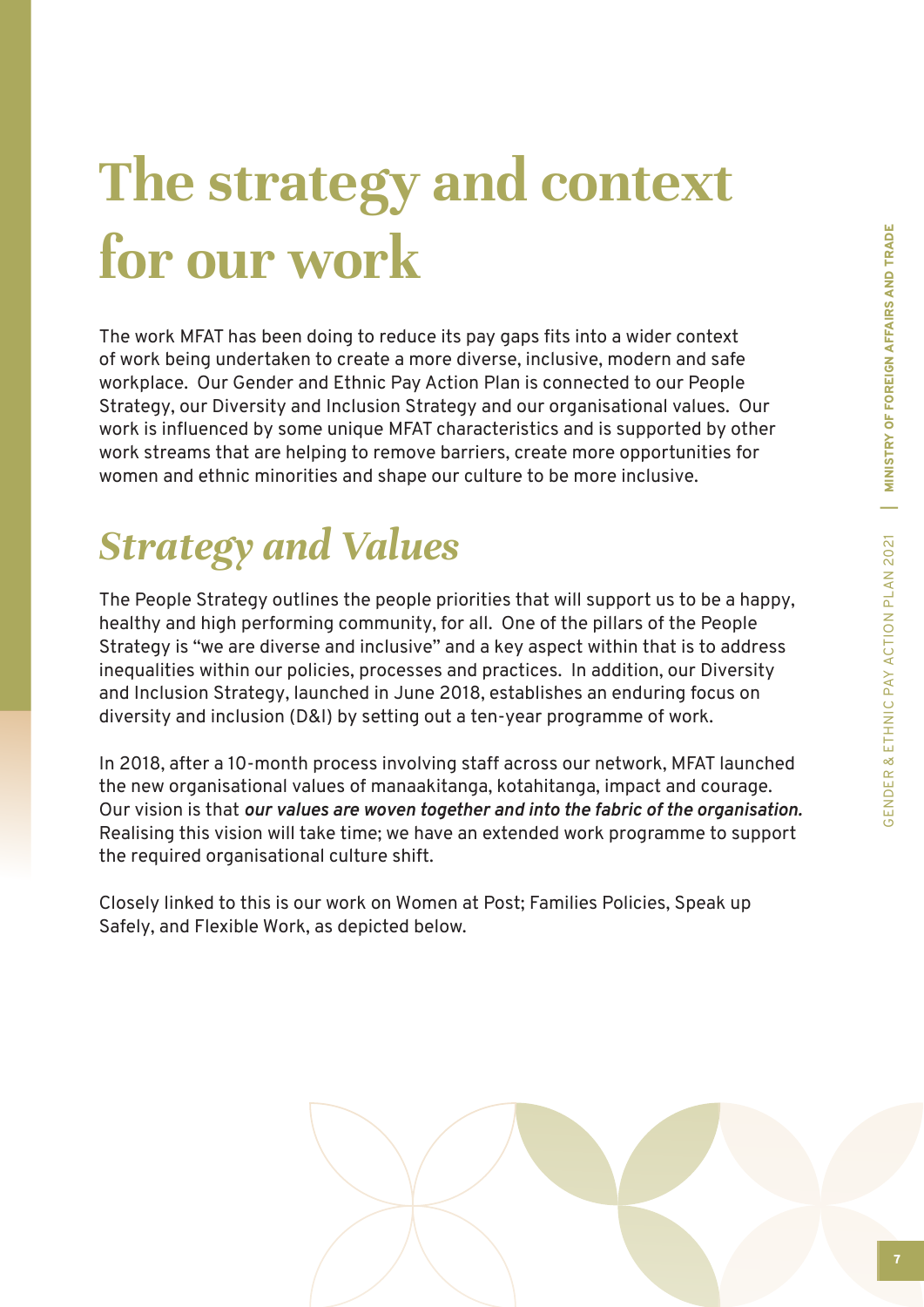

### *Women at Post*

The Women at Post report acknowledged that women are disproportionately more likely to have negative experiences in regards to their well-being, health or personal safety while at an overseas post. This ongoing work aims to continuously improve the equality of experience and reduce the likelihood of these factors being a barrier for women staff and/or women family members going on posting.

### *Families Policies*

The Families Working Group updated HR policies that have a family component to them to modernise the definitions and policy intent to create family friendly policies that align with the modern make up of relationships and family units. This enables more staff to go on an overseas posting with improved support for partners to work and families to accompany them, as well as supporting staff with split families to be reunited during a posting. It recognises that additional support may be required for single staff, including those with children, to go on a posting.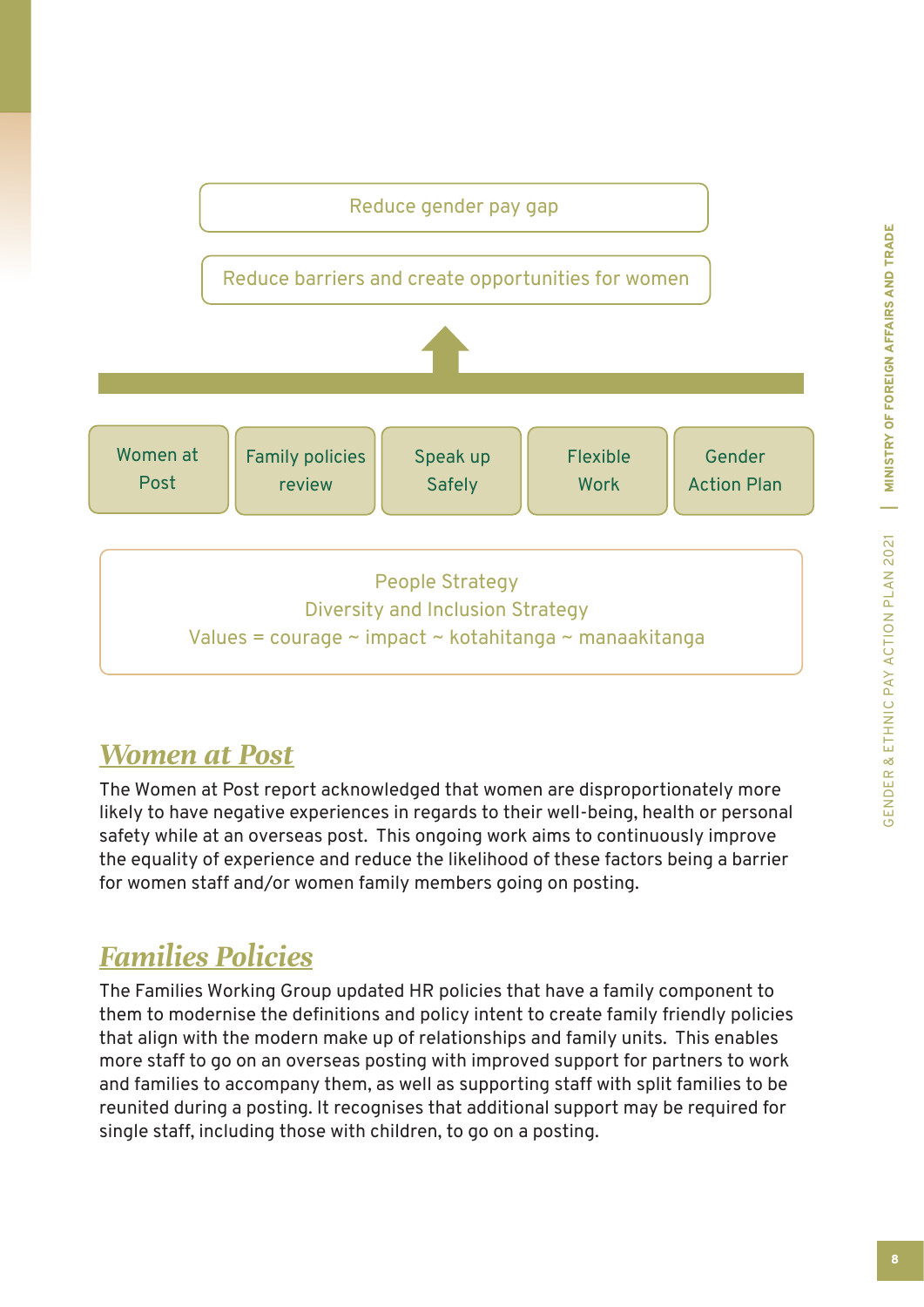### *Speak up Safely*

Speak up Safely is available to all staff across the entire MFAT Network and provides a confidential option for staff to raise concerns. It enables staff experiencing unacceptable behaviours, including harassment, discrimination and conscious/ unconscious bias, to share their experience and be provided with appropriate support and guidance on options available to them. A planned review of the Speak Up Safely Programme will be undertaken in 2022 to ensure it continues to be a safe way for staff to raise concerns, as well as an avenue for organisational learning and improvement.

### *Flexible Work*

MFAT has a long standing policy regarding remote and flexible working, based on the fact that barriers to flexible working disproportionately affect women. We launched our updated Flexible Work Policy, toolkit and guidelines in August 2020 and became a flexible-by-default agency. We encourage and accommodate different patterns of work that allow us to achieve business deliverables across multiple time zones, and also enable employees to better integrate their life and work. The Covid environment accelerated the need for flexibility, remote working and preparedness to work in uncertainty. This was particularly the case for our offshore network. We continue to embed our flexible-by-default approach and work on technology to support this.

## *Ethnicity*

An important aspect of our People and D&I Strategies is ethnic and cultural diversity, and we continue to make the value proposition for Pasifika, Māori and Asian peoples more compelling. To support this, our Vaka Pasifika, Te Pou Māori and Ethnic staff networks continue to provide advice and guidance to our SLT and People team. In the past few years we have broadened the criteria for our intern and graduate programmes to increase diversity and improved our outreach and relationships with stakeholders including universities and Iwi. We're now turning our attention to lateral hiring and roles in the corporate functions.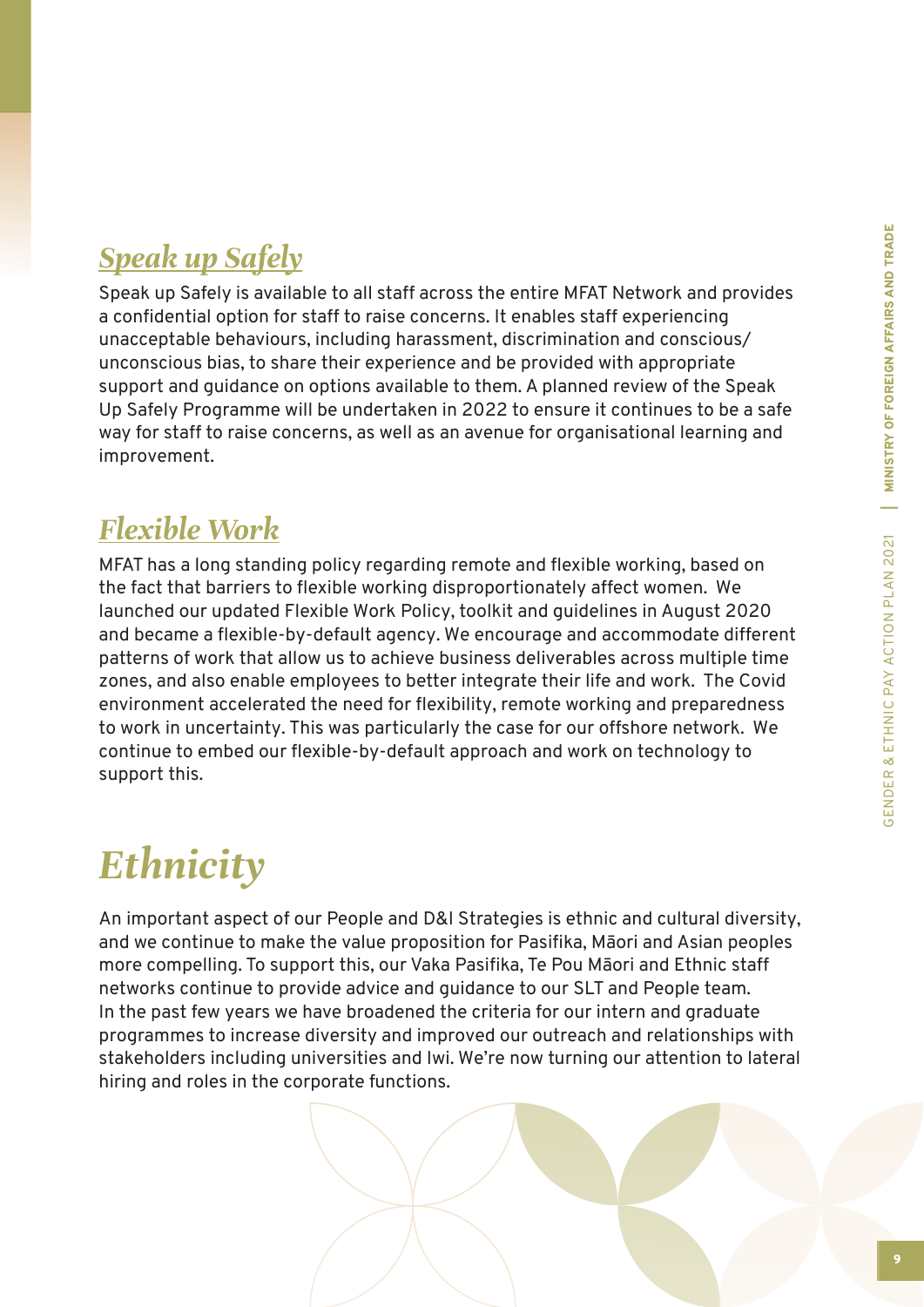## *Offshore Network and Heads of Mission/Post*

MFAT's offshore network has an impact on our workforce shape. In addition to building and maintaining leaders for our head office in Wellington, we also require a significant number of senior leaders with the skills, aptitude and experience to represent New Zealand as Heads of Mission/Post at our 60 offshore posts. These roles require our leaders to be able to operate across cultures and to demonstrate people leadership, policy leadership, management, influence, project delivery, and the ability to represent New Zealand at the highest levels.

## **A Culture of Inclusion**

The success of our gender and ethnic pay work will be determined largely by our organisational culture and how we live and experience our values. Part of our current pay gaps are likely due to some legacy, entrenched beliefs that we need to revisit. Achieving change requires strong and consistent leadership and expectation setting from our SLT, plus commitment and role modelling from all MFAT leaders. For the past few years D&I and Values have been selected as organisational priorities by our SLT.

We are shaping our organisational culture through ongoing programmes for diversity, inclusion, values, leadership development, Matauranga Māori, and wellbeing. In 2022 we will bring the inclusion and values work together to focus on a positive workplace culture. Continuing to advance our maturity in these areas will be important, open-ended work.

We seek employee feedback, through various means, and this gives us insight into the aspects of our culture that is changing and that we need to continue to improve. For example, our people have asked us to reshape the leadership qualities we value, be more open to diversity of personality and thought and to accept and support a variety of leadership styles including those that tend to be more common among women and certain cultures (i.e., consultative, team-focused and empathetic). This speaks to the greater inclusion of diversity and different identities, and greater recognition of women's and multi-cultural voices among our organisational leadership.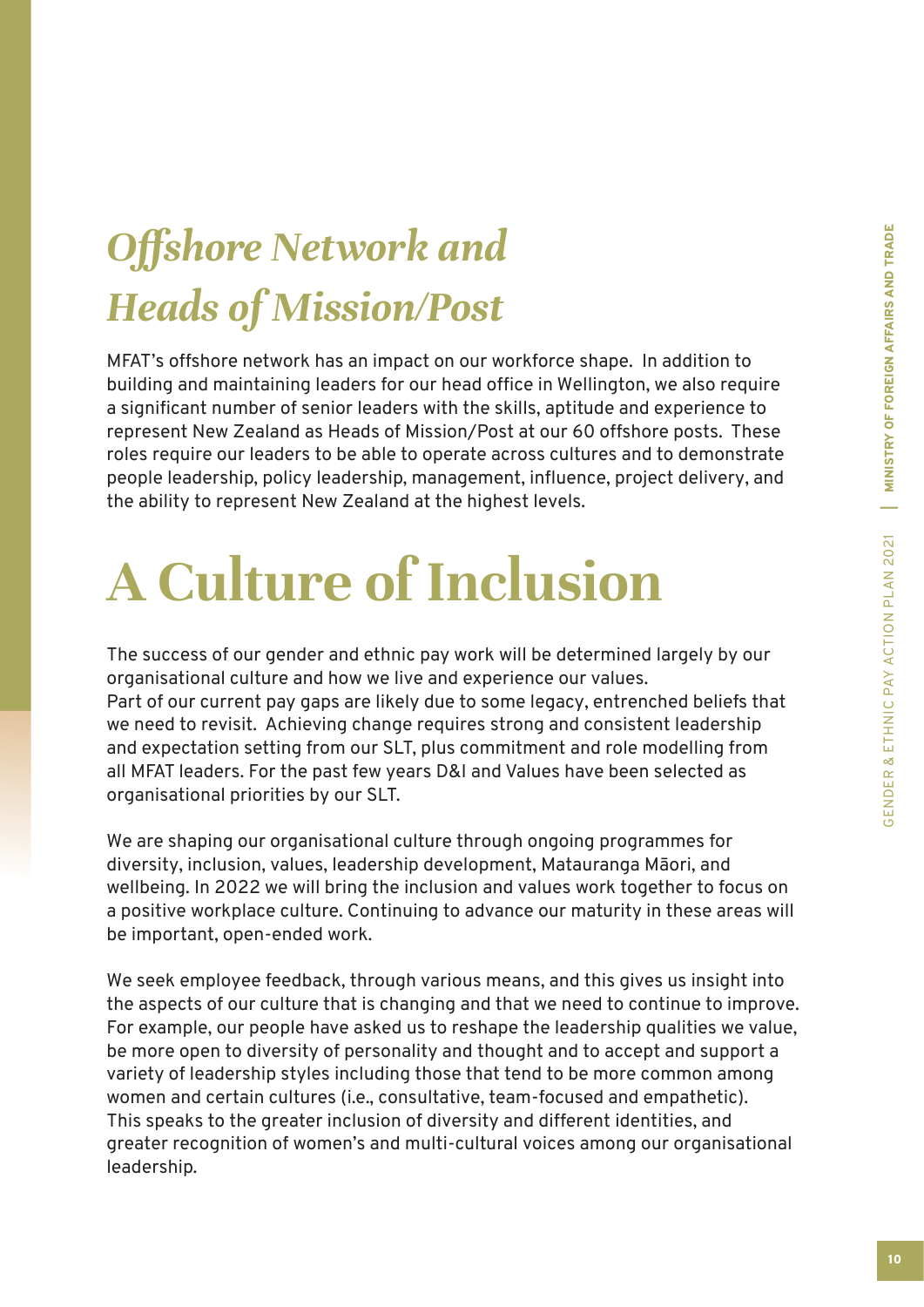# **Gender and ethnic pay gap statistics**

Achieving true gender and ethnic equality, effecting workplace cultural change, and reducing our gender and ethnic pay gaps will be an ongoing, iterative process.

All data is effective 30 June 2021 unless otherwise stated. Refer to Appendix A for full

## *Headline Gender Pay Gap*



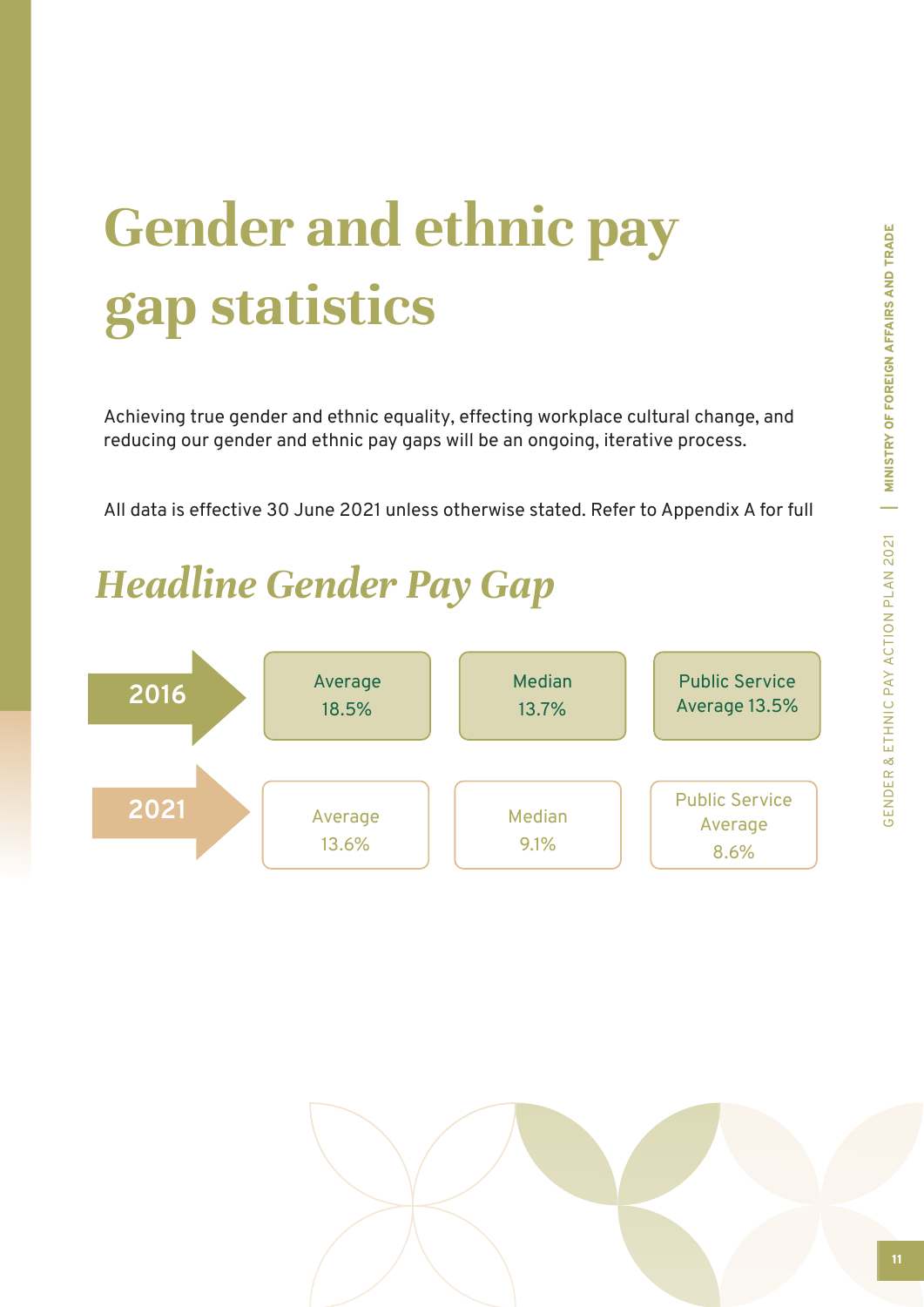MINISTRY OF FOREIGN AFFAIRS AND TRADE GENDER & ETHNIC PAY ACTION PLAN 2021 | MINISTRY OF FOREIGN AFFAIRS AND TRADE GENDER & ETHNIC PAY ACTION PLAN 2021

Our gender pay gap has been steadily decreasing since 2016 when the first major steps were taken to address it. The following graph shows the progress in the Ministry's over time.

## *Reduction in Gender Pay Gap 2016 - 2021*



**Figure 1: Gender pay gap trend since 2016**

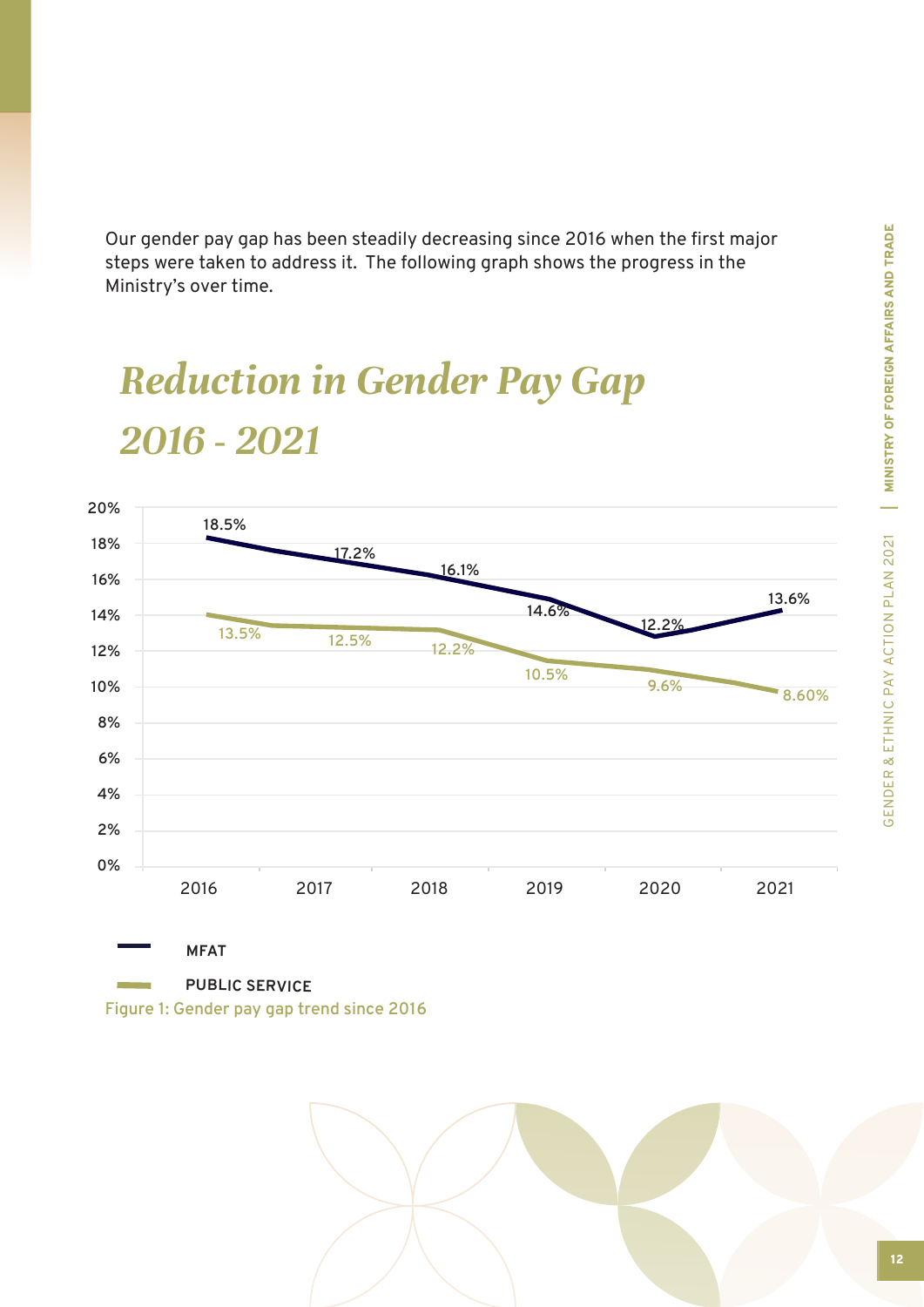MINISTRY OF FOREIGN AFFAIRS AND TRADE GENDER & ETHNIC PAY ACTION PLAN 2021 | MINISTRY OF FOREIGN AFFAIRS AND TRADE GENDER & ETHNIC PAY ACTION PLAN 2021

We are monitoring the recent increase in our gender pay gap, and found some significant contributors. We hired far more women than men in the past 12 months – 67% vs 30% (the gender of the remaining 3% is unknown). Almost half of the women hired went into band 14 and below vs 34% of men. These bands account for admin roles and graduate foreign policy hires. This is not unexpected because for the past three years women have comprised approx. 70% of our graduates intake which in the short term increases our GPG, but in the long term will provides a strong talent pipeline for future women leaders, as long as our systems and processes support and enable their pathway to leadership. 11% of our male hires were into leadership roles compared with 6% of our women hires, and men tended to go into higher bands than women. We also had some higher paid women leave whereas the male leavers tended to be lower paid. We will continue to monitor and explore the increase with a view to taking additional action if it continues to trend upwards.

## *Within band gender pay gap*

Weighted average 0%

In 2019 MFAT eliminated gender pay gaps where men and women are undertaking the same role or similar sized roles. We achieved this significant milestone by undertaking a gender pay review in 2017 which addressed within job-band gender pay differences. In 2019 we undertook a further gender pay review to address any residual within job-band gender pay differences.

Our focus has now moved to a monitoring phase to ensure that the within band gap remains at zero. We continue to monitor our within band gender pay gap throughout the year. Checks for gender pay differences are part of all our annual processes including performance reviews, annual remuneration reviews and foreign policy progression rounds. Under the current pay restraint MFAT applied a formulaic remuneration review (gender and ethnicity neutral) to the lower and mid-level salary bands.

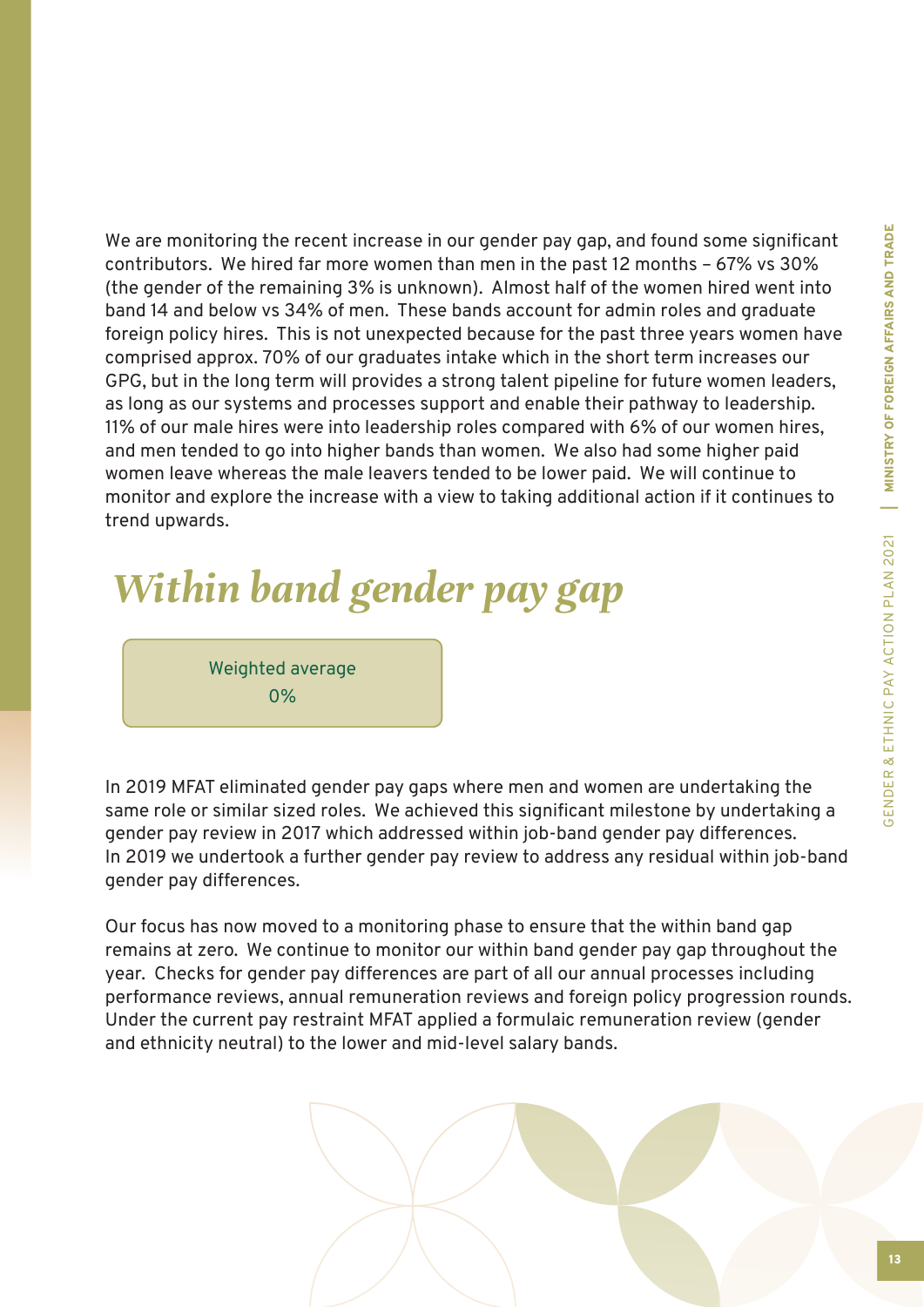## *The main driver of our gender pay gap is gender distribution*

#### GENDER BREAKDOWN OF THE MFAT WORKFORCE

| Women | Men | Weighted average |
|-------|-----|------------------|
| 59%   | 40% | 0%               |
|       |     |                  |

Although our workforce is comprised of 59% women and 40% men and 1% in other categories, there are more men in higher banded roles, and more women in lower banded roles. This uneven distribution of women and men across our organisation is where we need to focus our efforts.



**Figure 2: Gender distribution by band**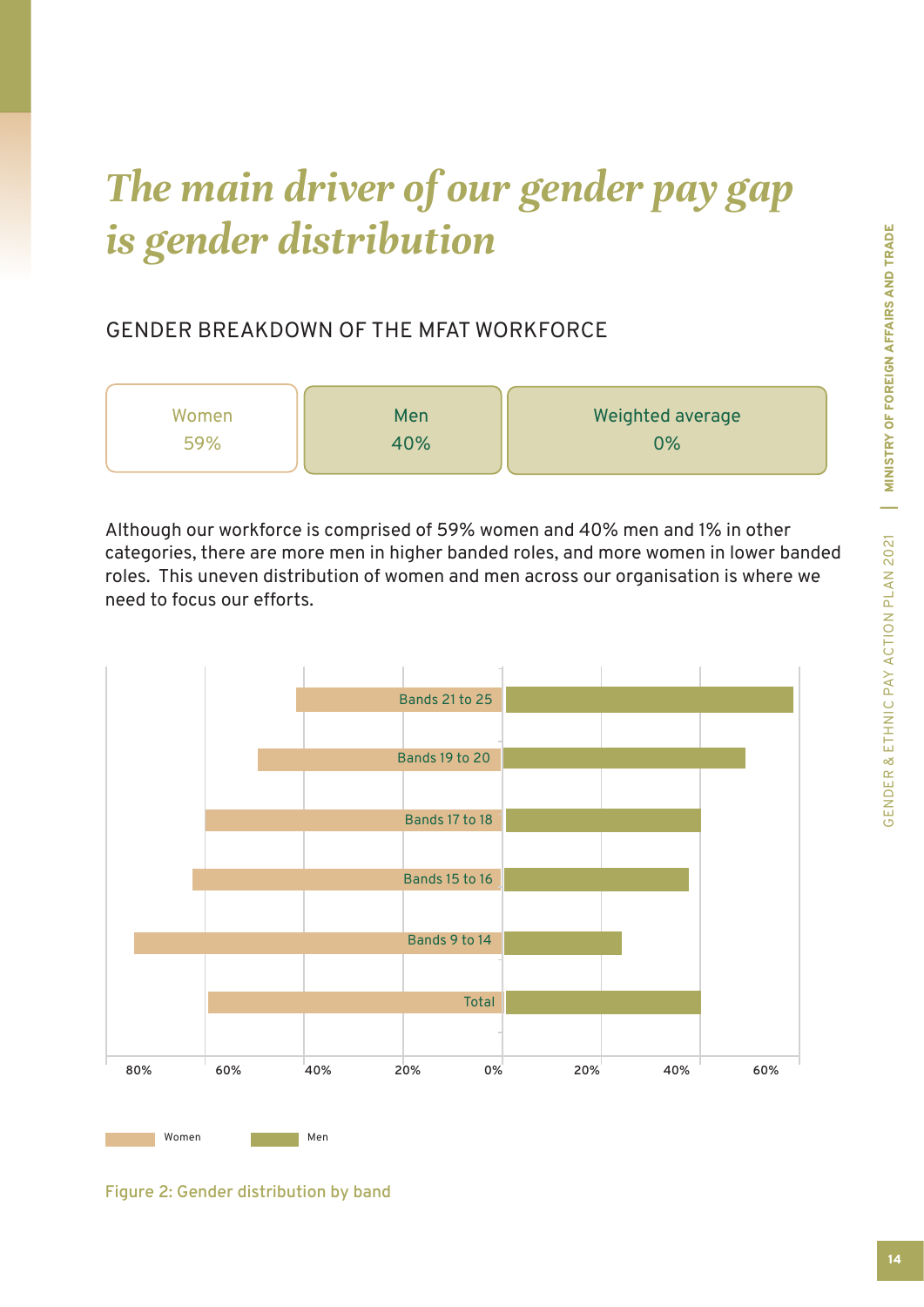Women are currently over represented among our lower level roles, particularly in administration and support roles and junior foreign policy roles. This currently accounts for a considerable portion of our gender pay gap. As shown in figure 2, the numbers of women slowly decrease into the higher pay bands.

#### GENDER REPRESENTATION ACROSS PEOPLE MANAGEMENT ROLES

| Women | Men |
|-------|-----|
| 50%   | 50% |
|       |     |

Overall, roles with people management responsibility are evenly split between women (50%) and men (50%). However, women are currently over represented among lower level people management roles such as Team Leaders, and under represented among more senior leadership roles. The lowest representation of women is among the Senior Leadership Team (Tier 2 roles) and our Head of Mission and Head of Post roles.

We have over 60 Head of Mission and Head of Post roles, and increasing the number of women in these roles has been a key focus for us. We are committed to achieving a gender ratio for our Heads of Mission/Post of 40/40/20 by 2025 (40% women; 40% men; 20% any gender). Our projections suggest we will increase the percentage of women Heads of Mission/Post to 43% by mid 2022.

#### TABLE 1: GENDER REPRESENTATION ACROSS OUR PEOPLE MANAGEMENT ROLES

| Role                           | Women | Men   |
|--------------------------------|-------|-------|
| Senior Leadership Team         | 37.5% | 62.5% |
| Heads of Mission/Post          | 38%   | 62%   |
| <b>Divisional Managers</b>     | 47%   | 53%   |
| Unit Managers                  | 48%   | 52%   |
| <b>Group Business Managers</b> | 100%  | 0%    |
| <b>Team Leaders</b>            | 70%   | 30%   |
| Other people managers          | 54%   | 46%   |
| Total                          | 50%   | 50%   |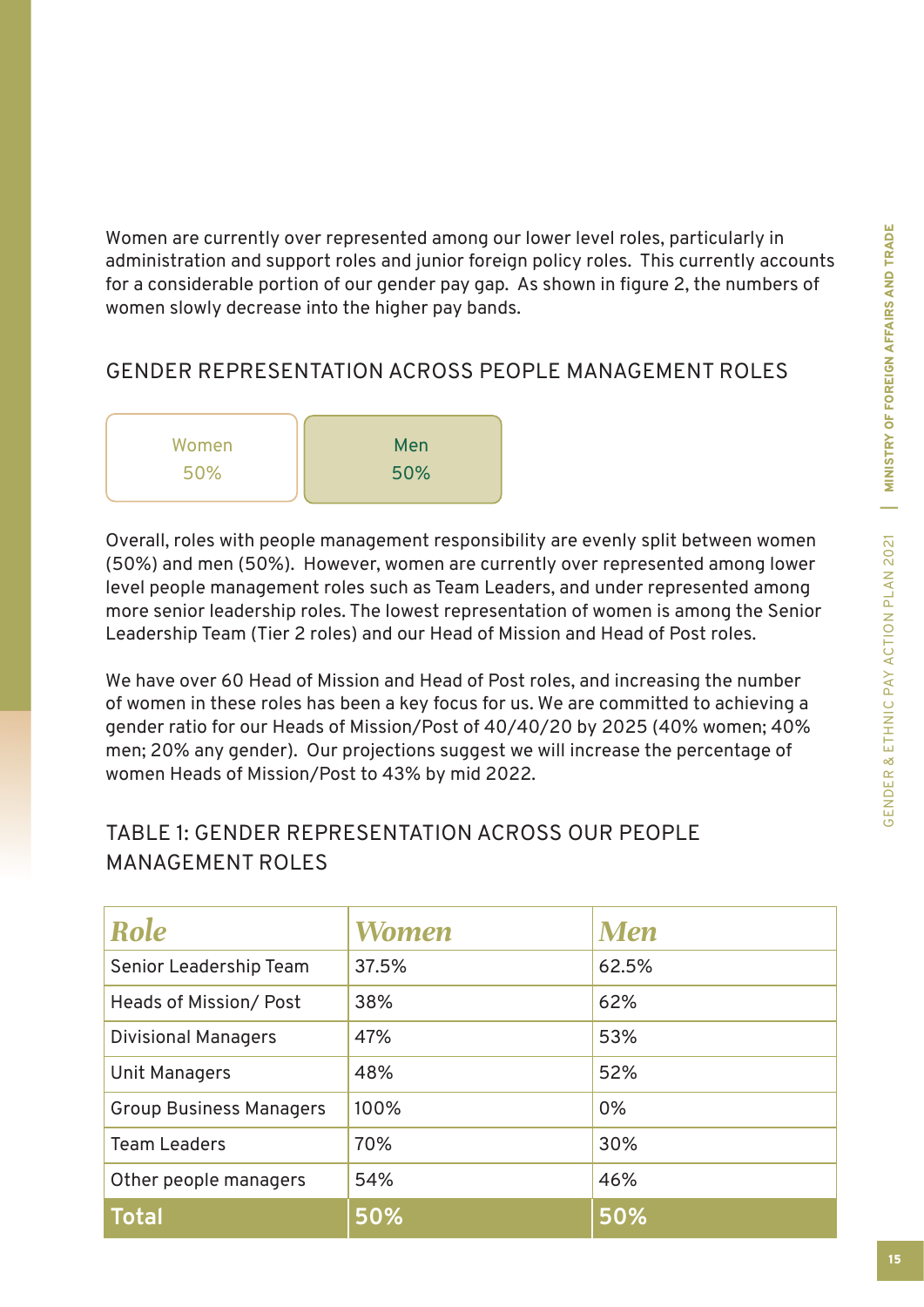## *Business and Corporate functions*

Part of our monitoring includes looking at the distribution across different job families and functions. All roles within the Ministry can be classified as either 'business' functions; including Foreign Policy, Trade, and Pacific Development, or 'corporate' functions; including administration, Finance, Human Resources and IT etc.

While the percentage of women in leadership roles in the Foreign Policy functions has increased slightly, the percentage of women leaders in corporate roles has decreased since last year, shown in table 3.

#### TABLE 1: GENDER REPRESENTATION ACROSS OUR PEOPLE MANAGEMENT ROLES

|                            | Women |      | <b>Men</b>   |     |
|----------------------------|-------|------|--------------|-----|
| <b>Type of role</b>        | 2020  | 2021 | 2020<br>2021 |     |
| <b>Business functions</b>  |       |      |              |     |
| Band 19 & above            | 46%   | 48%  | 54%          | 52% |
| Band 19 & below            | 61%   | 64%  | 36%<br>39%   |     |
| <b>Corporate functions</b> |       |      |              |     |
| Band 19 & above            | 54%   | 50%  | 46%          | 50% |
| Band 19 & below            | 64%   | 64%  | 36%          | 36% |
| <b>All Staff</b>           | 58%   | 60%  | 42%<br>40%   |     |

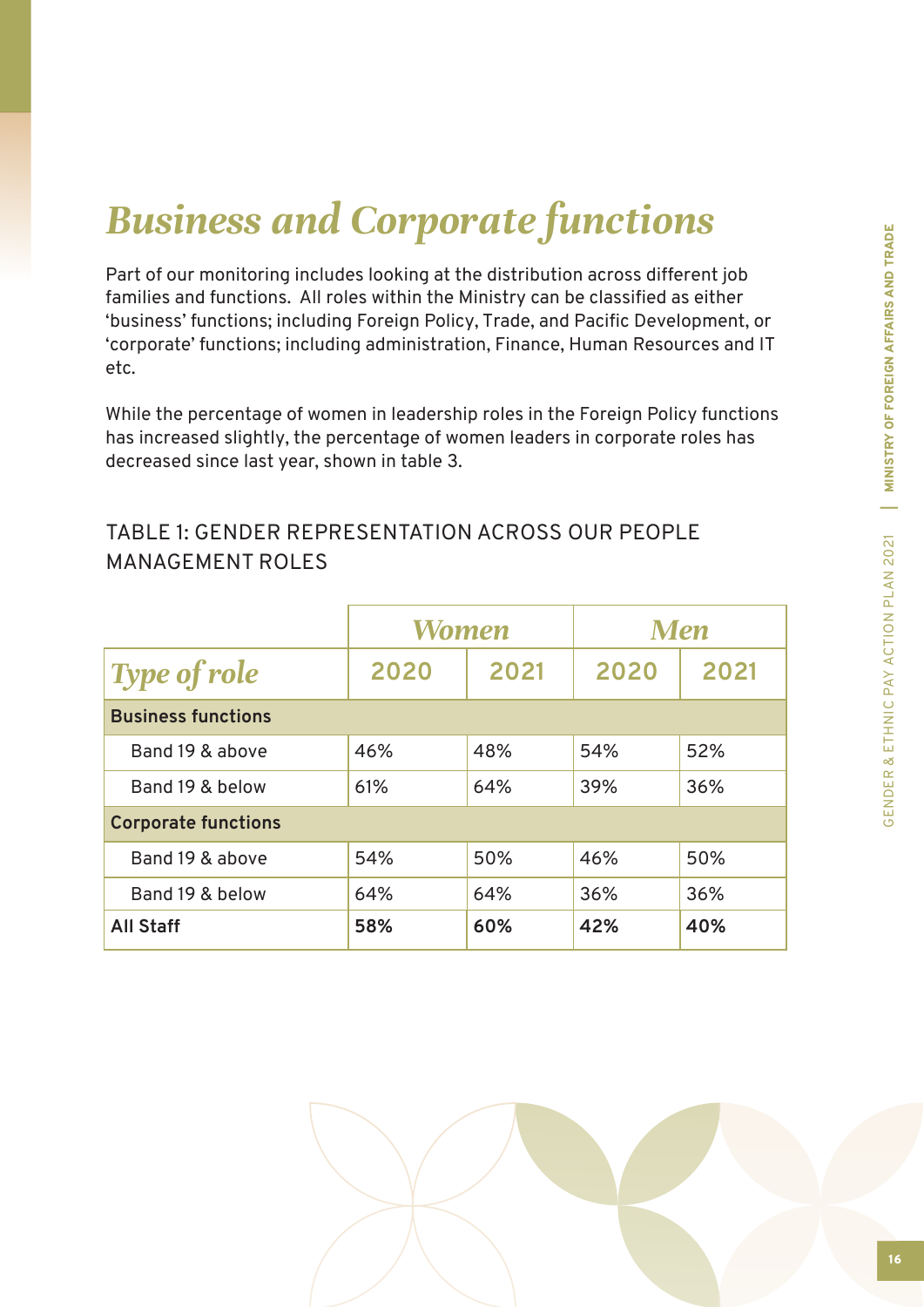# **Ethnic representation and pay**

The D&I strategy includes initiatives and goals to increase and support ethnic representation at MFAT, and figure 3 shows the progress we have made in recent years. Our Careers team works in collaboration with our staff networks to tailor communication and marketing to attract specific demographics. Our main focus has been on early in careers recruitment as this is the main way into MFAT for foreign policy officers. Conscious we are still behind the Public Service averages our attention is now turning to recruitment and selection at other levels and in non-foreign policy roles.



#### **Figure 3: ethnic representation over time**

Currently only 74% of our staff have disclosed their ethnic identity, which is an area of concern. The disclosure rate is not high enough for us to fully calculate and review our ethnic pay gap or rely on the data available. We are launching a new HR information system early in 2022 and we will likely require staff to provide a response to the ethnic identity question, with a 'prefer not to say' option available. We expect to be able to provide a more integrated ethnic and gender pay action plan in future.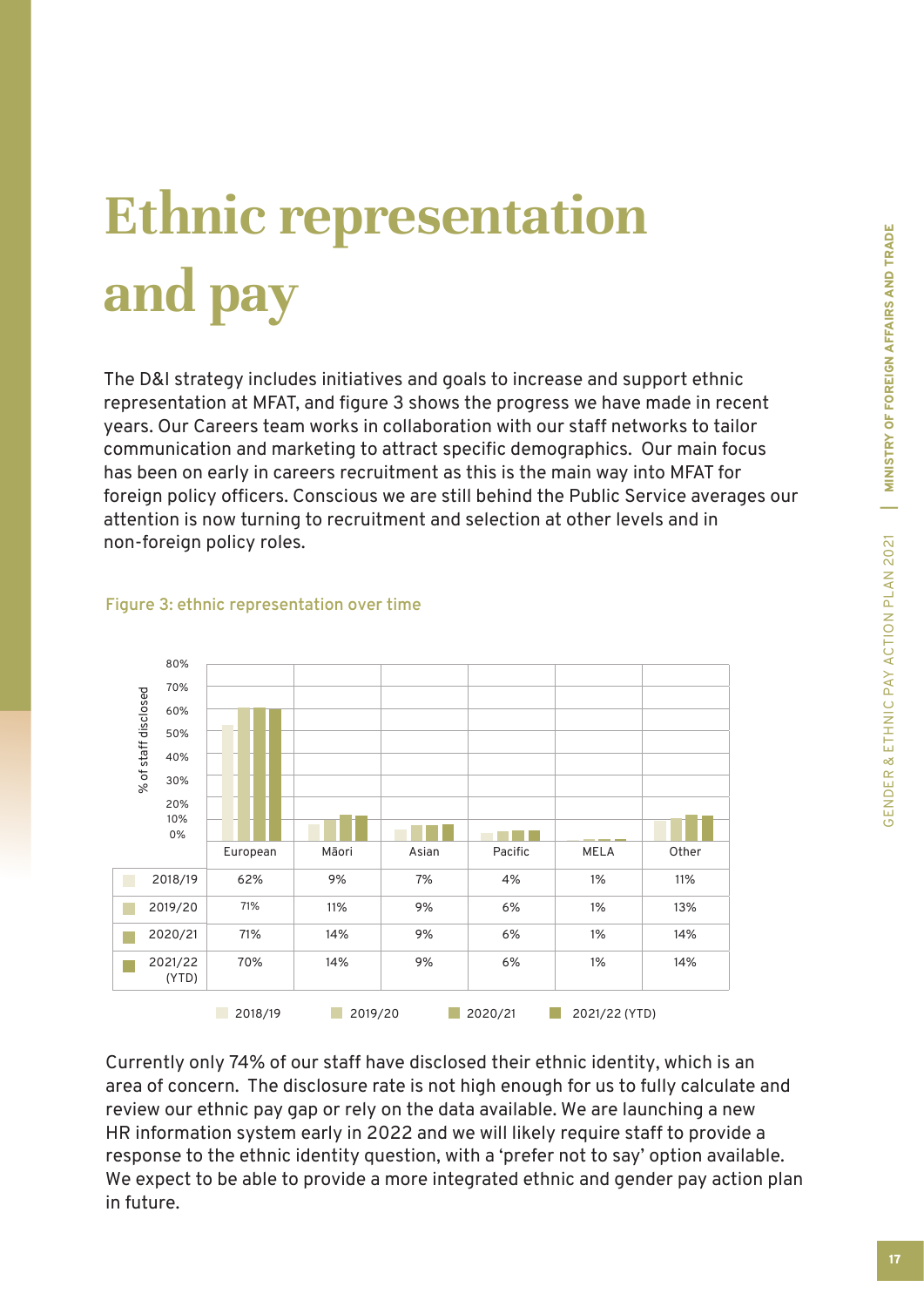## *Ethnic pay gap*

Figure 4 shows our ethnic pay gaps based on those who have disclosed an ethnicity, in line with PSC guidelines (in other words anyone who has not disclosed an ethnicity is removed from the calculation). As with our gender pay gap, the primary reason for these differences is vertical segregation. There are more women identifying as Māori, Pasifika and Asian in non-leadership roles (Band 18 and below), thus lowering the average salary for women.



#### **Figure 4: Ethnic pay differences**

For staff identifying as Pasifika, Māori and Asian, there is a cluster of people just below leadership level in our business functions (foreign policy and development). This cluster accounts for 31.5% of all Asian staff and 25% of Māori staff. The pipeline of future leaders and the likelihood of increasing the range of ethnicities at leadership level is encouraging. However, because of the nature of MFAT's operation, and the low turnover in foreign policy and development, there are limited openings among leadership roles, so this will take time. It is necessary for MFAT to focus and emphasise retention of these staff in the meantime.

For all three ethnicities there is a second cluster of women at recent graduate level, which reflects our focus on increasing diversity through our graduate recruitment programme. Of our Pasifika staff, a high proportion of men are in higher-banded leadership roles contributing to the higher average salary for Pasifika men. Conversely, 74% of our Pasifika women are in non-leadership roles, contributing to the lower average salary. Of the staff in leadership roles who identify as Asian, almost 70% are women, which contributes to a slightly higher salary for Asian women.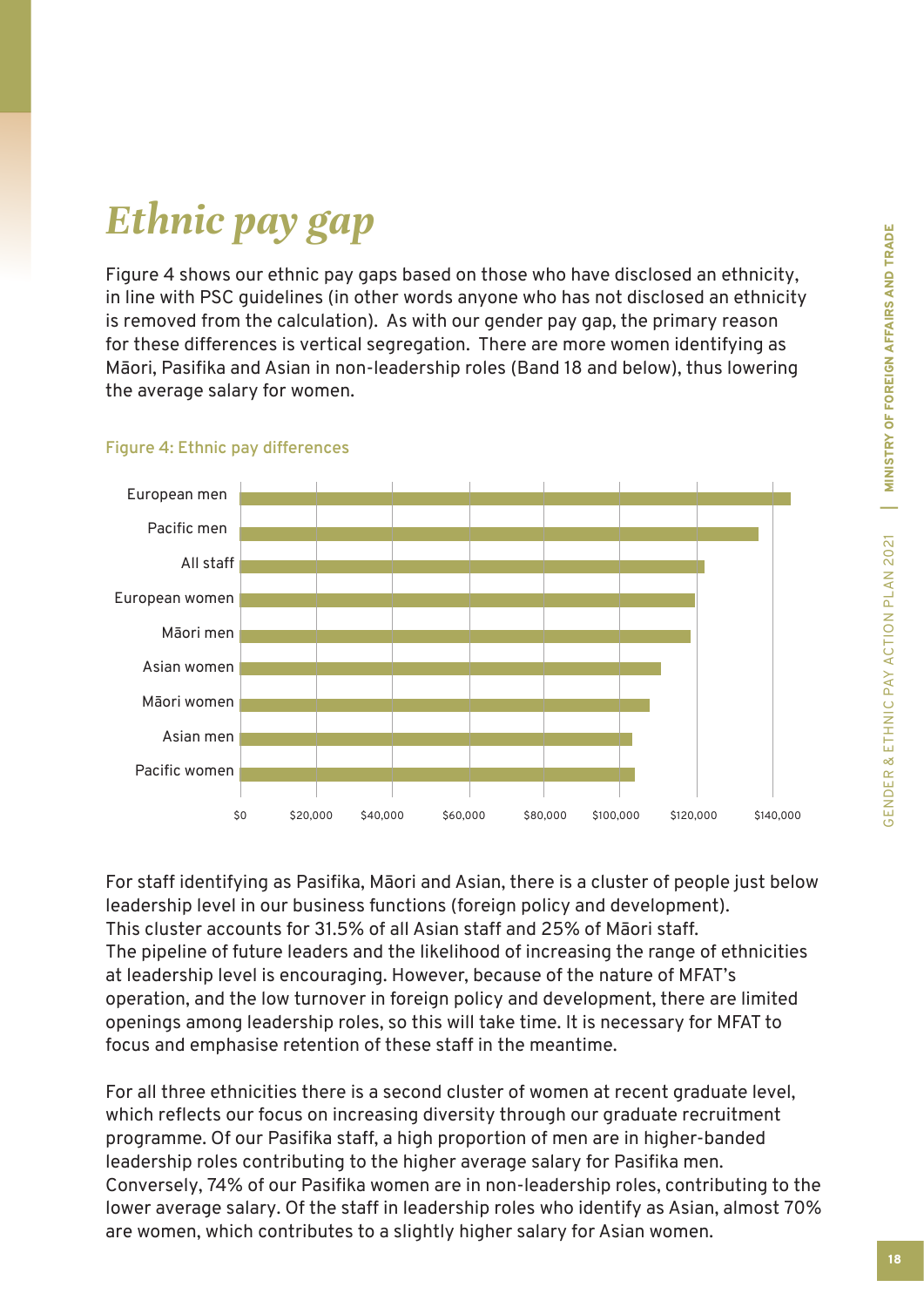## **How will we move forward?**

We recognise that balanced gender and ethnic representation is the hardest and slowest part of our pay gaps to change and it will require sustained effort over the longer term. In light of the insight generated from our data gathering and analysis we consider that the best way to create change is by focusing on each aspect of the employee lifecycle. Therefore, we have grouped key lifecycle events together to form the focus areas for our action plan.

In recent years we have changed our systems and processes to progressively reduce the gender pay gap for new hires, and our attention remains centred on our approach to monitoring and managing this. We know that we have a good supply of talented women, Māori, Pasifika and Asian at the mid and lower levels of our organisation and this provides a pool of potential future MFAT leaders. We must ensure that we continue equal pay for equal work and create an inclusive environment that enables all our people to thrive and participate fully, feel valued and be able to maximise their career opportunities as well as balance work and life.

For MFAT, taking into account the difference between business and corporate roles is important to our strategy for reducing our pay gaps. Much of the business functions can be described as a 'career organisation' and this is characterised by a specific career progression framework, a very low turnover rate (around 5%) and in many cases entire careers dedicated to MFAT's mission and purpose. The long-term development of knowledge and experience required for senior roles in the business functions means that we fill these roles with internal candidates rather than external. So the gender and ethnicity balance in this part of the organisation will change more through career development than external recruitment and will take longer. This shift relies heavily on our pipeline of talented women and non-dominant ethnic groups, therefore, we need greater emphasis on talent and career development, and ensuring that our internal processes are free from bias.

Our people in the corporate and support functions can more easily transfer into and out of MFAT jobs, and thus the attrition rate in these functions is closer to the public sector average at around 13%. This means we have more opportunity to change our gender and ethnicity balance through external recruitment. With that said, career development needs equal emphasis, and we must continue to invest in our people to support their progression both within MFAT and across the public sector.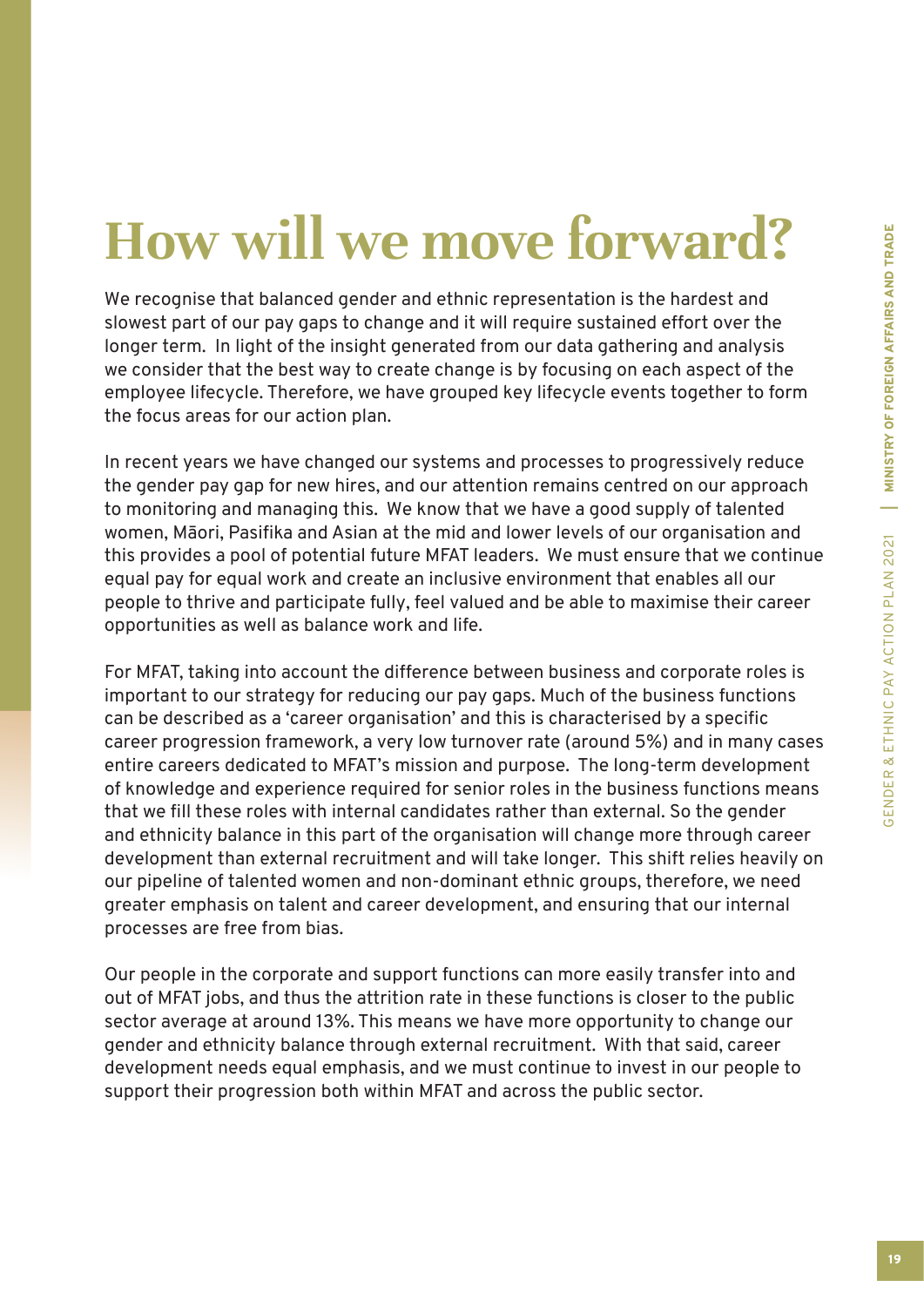We would expect to see career progression for these groups include moving around the public service including into senior roles in other public sector departments, given the often limited opportunity to move up within MFAT, at least not without a more senior member of the team moving on, thus creating a gap. This approach is also consistent with the spirit of the Public Service Act, which aims to enable movement across the public service.

To ensure we are tracking our progress and meeting our goals we will engage with our working group (includes staff networks and employee unions) on a quarterly basis. This enables the group to discuss areas that need changing and potential improvements. In addition, we will report to our SLT Board on a six monthly basis. As we make improvements and move forward our action plan to address gender and ethnic pay gaps will be updated to build on our work. We look forward to incorporating Kia Toipoto into our thinking and planning over the coming year.

## **Key focus areas**

| People data and<br>reporting     | Optimise data collection and measurement around gender,<br>ethnicity and our pay gaps to enable us to monitor, share<br>insights, support governance and drive improvement in our<br>systems and processes. |
|----------------------------------|-------------------------------------------------------------------------------------------------------------------------------------------------------------------------------------------------------------|
| Outreach and<br>selection        | Continue broad outreach to attract a diverse mix of<br>candidates and ensure our selection processes, both internal<br>and external, are transparent and bias free.                                         |
| Career<br>development and<br>pay | We want to have all staff, regardless of their gender, be able<br>to develop and advance their careers and make the most of<br>their talent.                                                                |
| Flexibility                      | Embed a culture of flexible working enabling employees to<br>integrate life and work without detrimental effects on career<br>development or pay.                                                           |
| Education                        | Increase awareness of what a diverse and inclusive workplace<br>means for MFAT with a focus on improving gender equity,<br>combating unconscious bias and developing inclusive<br>leaders.                  |

### *The foundation - Culture, Values and Inclusion*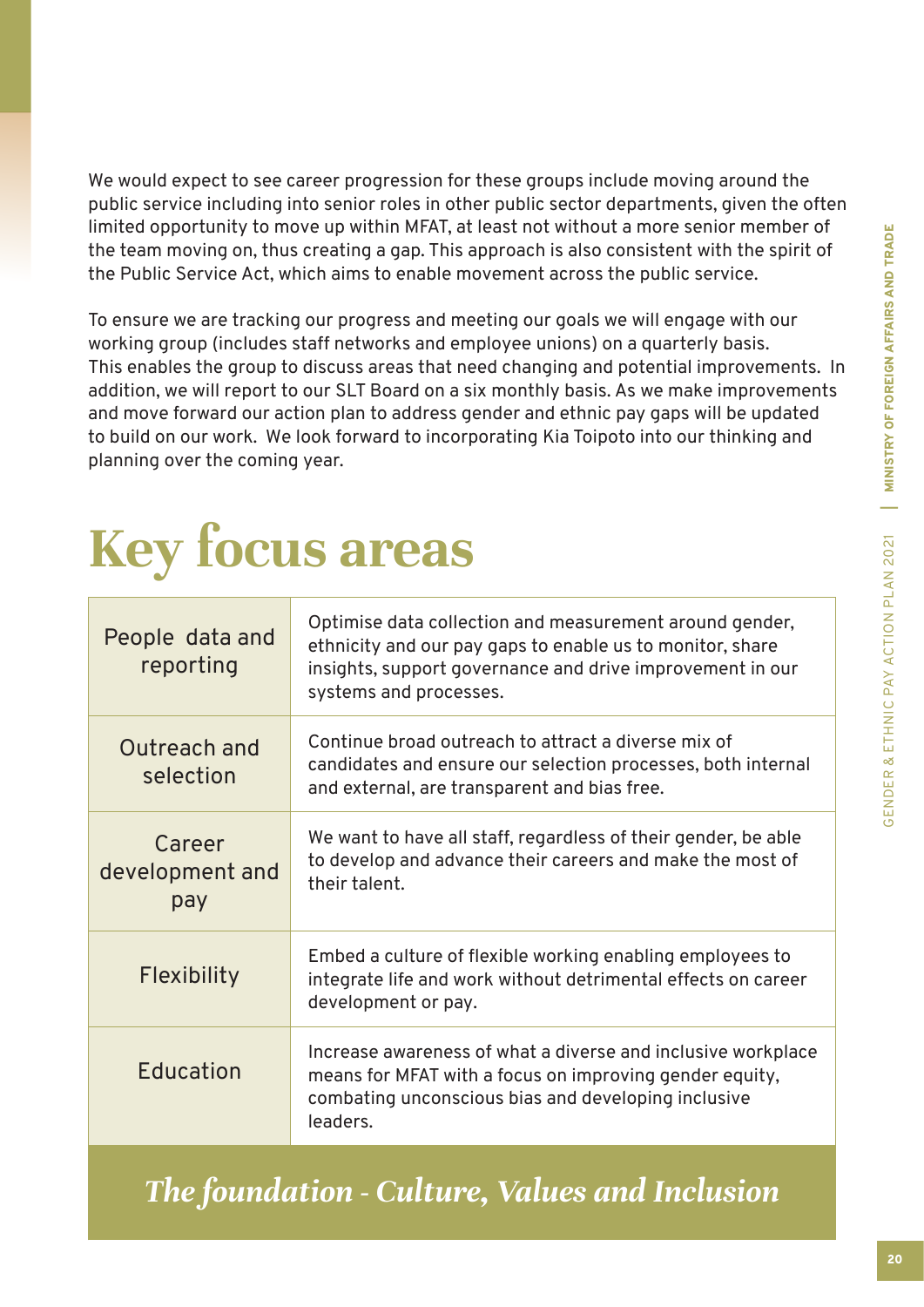# **People data and reporting**

### *What we've learned:*

- There are improvements we need to make with data collection and utilisation, but we can utilise the data we do have more effectively.
- There's a demand from staff to see and access more data and insights regarding diversity, inclusion and equity.

#### *Key improvements we have made:*

- Updated the gender identity question in the HRIS to include gender diverse.
- Updated the ethnicity options in the HRIS to be in line with the Stats NZ classifications.
- Development and build of a new HRIS that will enable better collection of and access to data (due for launch in Feb 2022)

| Action                                                                                                                                                                    | $0 - 6$<br>months | $6 - 12$<br>months | $12 +$<br>months |
|---------------------------------------------------------------------------------------------------------------------------------------------------------------------------|-------------------|--------------------|------------------|
| Improve the disclosure rate for ethnicity.                                                                                                                                |                   |                    |                  |
| Develop a dashboard of diversity and gender data points and<br>indicators for regular monitoring and reporting.                                                           |                   |                    |                  |
| $\circ$<br>Present an overall dashboard to the SLT on a six monthly<br>basis.                                                                                             |                   |                    |                  |
| Utilise more data and information on people leaving MFAT to<br>better understand who is leaving, when and why.                                                            |                   |                    |                  |
| Improve the exit survey process, to gather more useful<br>information.                                                                                                    |                   |                    |                  |
| Utilise themes, where possible, from the Speak Up Safely<br>programme where it relates to the workplace culture or<br>environment for women and non-dominant ethnicities. |                   |                    |                  |
|                                                                                                                                                                           |                   |                    |                  |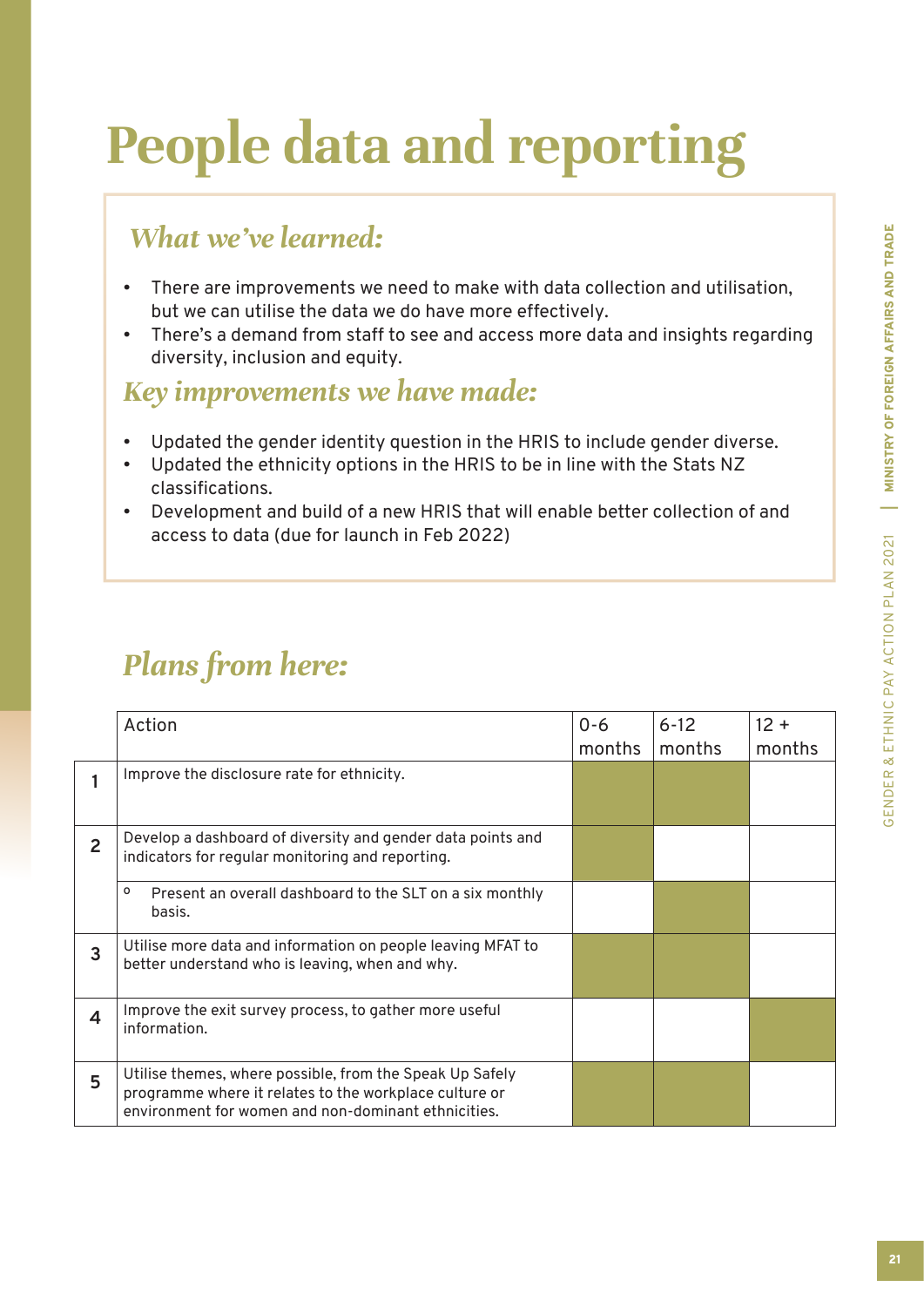# **Outreach and selection**

### *What we've learned:*

- Women are overrepresented in our graduate and junior foreign policy roles and in our administration roles and underrepresented in our Heads of Mission/Post roles.
- Some women report feeling they are not given opportunities for roles at the same rate as men. "Women are leaning in but are not being given the job".
- The percentage of staff who perceive that leadership roles are available to all employees is decreasing.
- There are reports from staff of shoulder-tapping, where some roles are not filled in a fair and transparent way; as well as instances of sexism, where there is a disbelief or lack of trust that women can do the job.

### *Key improvements we have made:*

- Dedicated considerable effort to reduce our gender pay gap among new hires, at all levels, in all job families.
- Expanded our advertising and outreach programme to attract more Māori and Pasifika candidates.
- Increased the number of Māori and Pasifika interns we hire as part of our coordinated internships programme.
- Implemented a new candidate tracking system that will provide additional data from which we can create insight.

|   | Action                                                                                                                                                                                                                                                                                                                                          | $0 - 6$<br>months | $6 - 12$<br>months | $12 +$<br>months |
|---|-------------------------------------------------------------------------------------------------------------------------------------------------------------------------------------------------------------------------------------------------------------------------------------------------------------------------------------------------|-------------------|--------------------|------------------|
|   | For both internal and external vacancies, utilise the data from our<br>candidate tracking system to track the gender of applicants and how<br>many progress at each stage of the selection process.<br>о<br>Use this to determine potential sources of bias in our process and<br>whether our marketing/sourcing of candidates is broad enough. |                   |                    |                  |
| 2 | Work with recruitment agencies on our diversity goals and<br>expectations and review the contracts and incentive mechanisms we<br>have, with a view to strengthening them.                                                                                                                                                                      |                   |                    |                  |
| 3 | Review job adverts to ensure they are free of gendered inferences<br>and describe the personal values, qualities and transferable skills<br>MFAT values.                                                                                                                                                                                        |                   |                    |                  |
| 4 | Review job descriptions to ensure they are free of gendered<br>inferences and describe the personal values, qualities and<br>transferable skills MFAT values.                                                                                                                                                                                   |                   |                    |                  |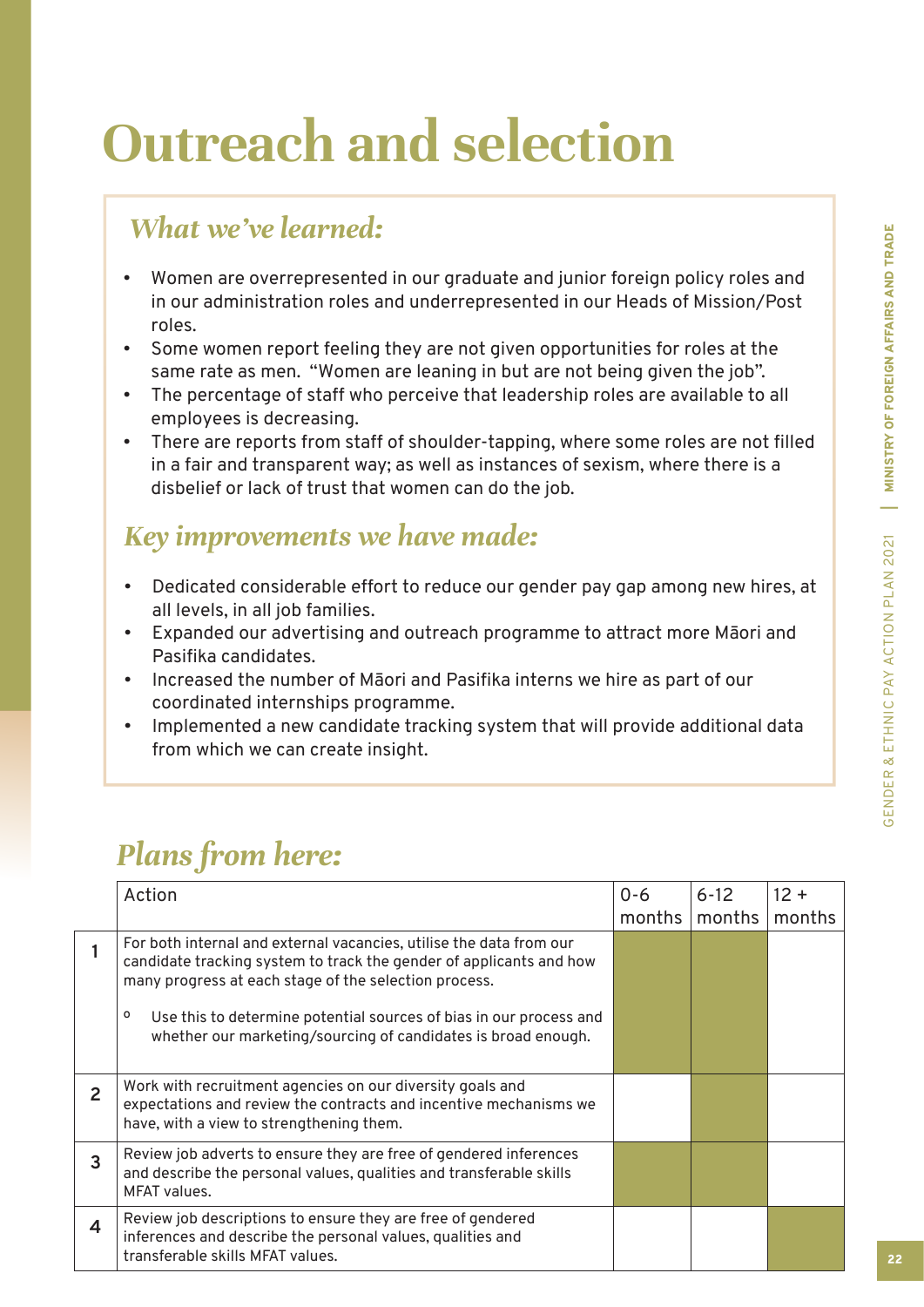# **Career development and pay**

### *What we've learned:*

- Some women report feeling they are not given opportunities for senior roles at the same rate as men.
- Some of our lateral or mid-level hires feel their prior experience is less valued and integration into MFAT takes longer.
- Some of our staff feel they have been treated unfairly, with the the top reasons cited as gender, age and flexible working.

### *Key improvements we have made:*

- Improved our HR policies to remove obvious bias against people on parental leave; better support for staff on an overseas posting and their partners and families of all configurations; better support for single staff on a posting with or without children.
- Redesigned the foreign policy career progression framework to incorporate more steps which makes the pathway clearer for staff and enables us to monitor cohort progress more easily and identify sources of bias or inequity.
- Included a D&I module into the new Leaders and new Heads of Mission Induction programmes.

|   | Action                                                                                                                                                                                                                                                                        | $0 - 6$<br>months | $6 - 12$<br>months | $12 +$<br>months |
|---|-------------------------------------------------------------------------------------------------------------------------------------------------------------------------------------------------------------------------------------------------------------------------------|-------------------|--------------------|------------------|
|   | Utilise data from the new candidate tracking system to track the<br>gender of applicants for internal appointments and offshore postings<br>and the number that progress through each stage of selection.                                                                     |                   |                    |                  |
| 2 | Review our performance management system. Aim to incentivise<br>what we value and ensure that how our people deliver is equally<br>important to what they deliver. Ensure that behaviour in line with our<br>values is fundamental to good performance.                       |                   |                    |                  |
| 3 | Assess the feasibility of undertaking longitudinal foreign policy cohort<br>gender analysis in regards to career progression and postings (look<br>for any differences, barriers or potential sources of bias in the career<br>advancement or pay for each gender over time). |                   |                    |                  |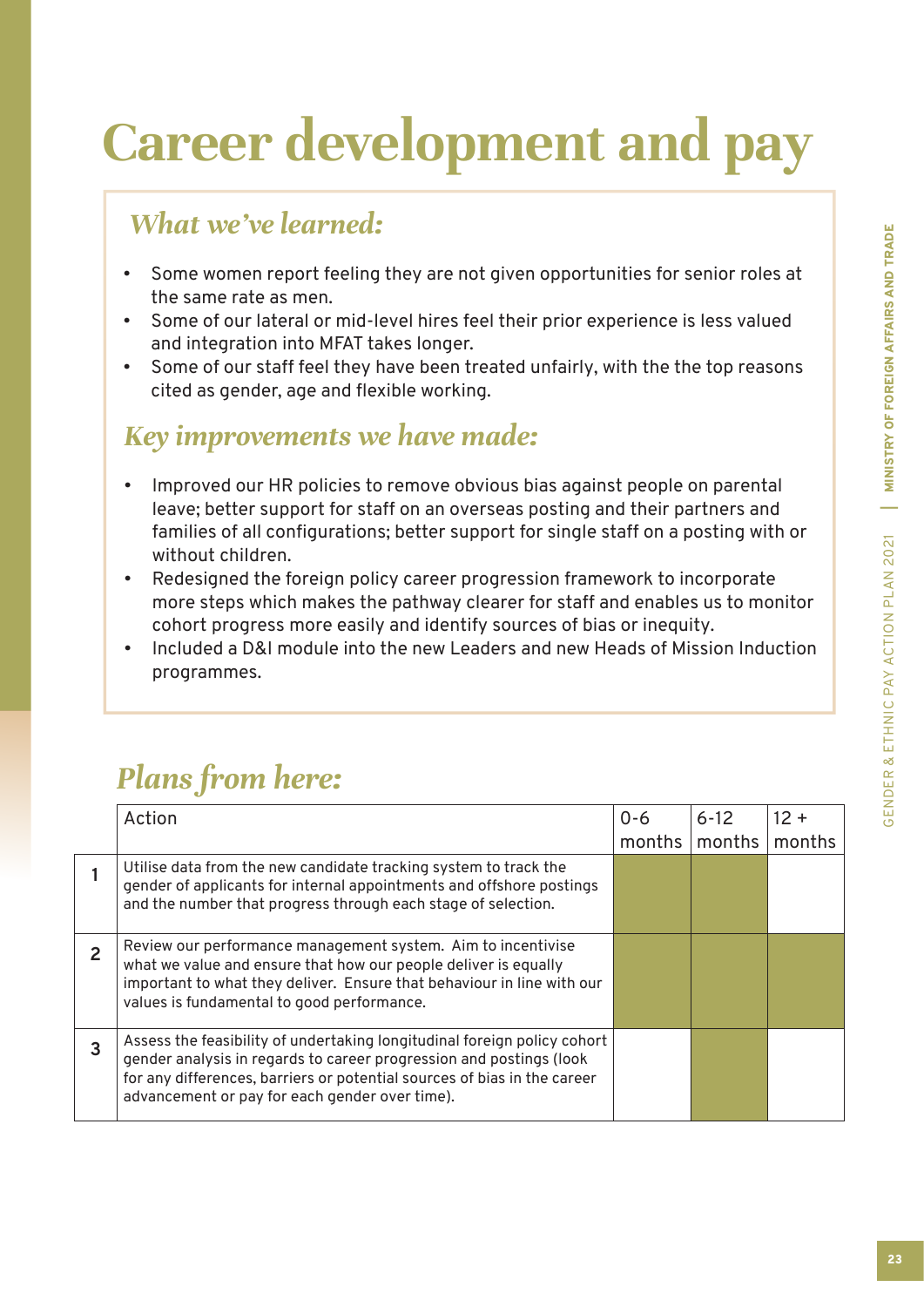# **Flexibility**

### *What we've learned:*

- The remote working and flexibility caused by COVID 19 saw a shift in mindset within MFAT regarding flexible working as well as necessary technological improvements.
- 71% of staff feel that MFAT allows them to work flexibly.
- Some staff perceive that requests to work flexibly may be seen as not being committed or ambitious, or that such a request could be career limiting.
- A hybrid approach to working is the new normal and we need to look forward to how we align this to a culture of inclusion.

### *Key improvements we have made:*

- Moved to a flexible-by-default approach and released an updated Flexible Work Policy and accompanying "how to" guidelines.
- Substantial progress in respect of our technology and infrastructure enabling staff to work remotely and flexibly.
- Evidence of greater acceptance and aspiration to work flexibly, among both managers and staff.

|                | Action                                                                                                                                                                                                           | $0 - 6$ | $6 - 12$ | $12 +$ |
|----------------|------------------------------------------------------------------------------------------------------------------------------------------------------------------------------------------------------------------|---------|----------|--------|
|                |                                                                                                                                                                                                                  | months  | months   | months |
|                | Continue to embed a culture of flexible working, taking care to ensure<br>that the way we work is aligned with best practice, high quality flexible<br>working (not simply remote working in response to Covid). |         |          |        |
| $\overline{2}$ | Monitor performance, career progression and pay of flexible workers<br>to ensure they are not disadvantaged due to their flexible work status.                                                                   |         |          |        |
| 3              | Develop e-learning for managing remote teams and flexible workers.                                                                                                                                               |         |          |        |
| 4              | Assess the feasibility of an organisational system to track flexible<br>work requests                                                                                                                            |         |          |        |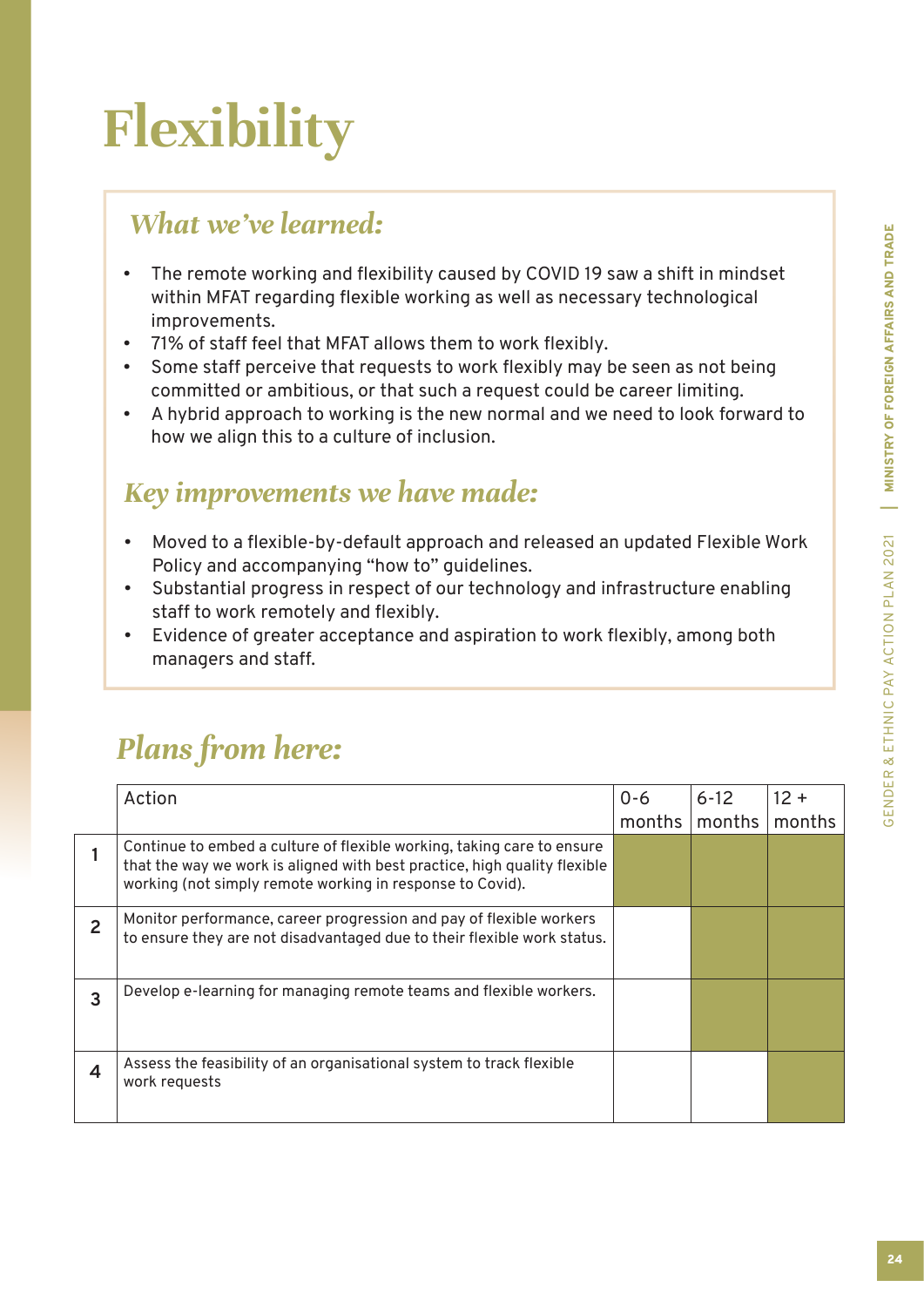# **Education**

### *What we've learned:*

- During a recent survey 38% of our staff felt they had been unfairly treated at some stage in their MFAT career. Of these respondents, 52% felt it was on the basis of gender, 34% on the basis of age and 29% on the basis of flexible working.
- In our 2017 employee engagement survey the question with the biggest decline since the prior survey was "All employees agree that MFAT treats everyone fairly regardless of gender, age, marital status, ethnicity, and sexual orientation". Women's agreement with this question was significantly lower than men.

### *Key improvements we have made:*

- Included diversity and inclusion in to our new Leaders induction programme
- Included a module into our new Head of Mission/Post induction programme on leading happy, healthy and high performing teams.
- Our staff networks organise speaker events on diversity and inclusion topics for all staff and/or managers, such as; flexible working, professional experiences of a Pacific woman, disability in the workplace, intergenerational workforce (millennials), rainbow inclusion, and family violence.

| Action                                                                                                                                                                                                                                                                                                                                                                                                                                                                                                                     | $0 - 6$<br>months | $6 - 12$<br>months | $12 +$<br>months |
|----------------------------------------------------------------------------------------------------------------------------------------------------------------------------------------------------------------------------------------------------------------------------------------------------------------------------------------------------------------------------------------------------------------------------------------------------------------------------------------------------------------------------|-------------------|--------------------|------------------|
| We are rolling out a comprehensive diversity and inclusion training<br>programme for all managers and staff over the next two years.<br>Core modules of the programme for all staff include unconscious<br>o<br>bias and social and emotional intelligence.<br>Managers will be specifically trained in inclusive leadership.<br>٥<br>Additional modules on intergenerational workforces, promoting<br>٥<br>gender equity, and cultural intelligence.<br>A component of the programme will be leader-led with support<br>o |                   |                    |                  |
| Develop a leadership framework that better describes good<br>leadership at MFAT and how we can support the development of our<br>leaders.                                                                                                                                                                                                                                                                                                                                                                                  |                   |                    |                  |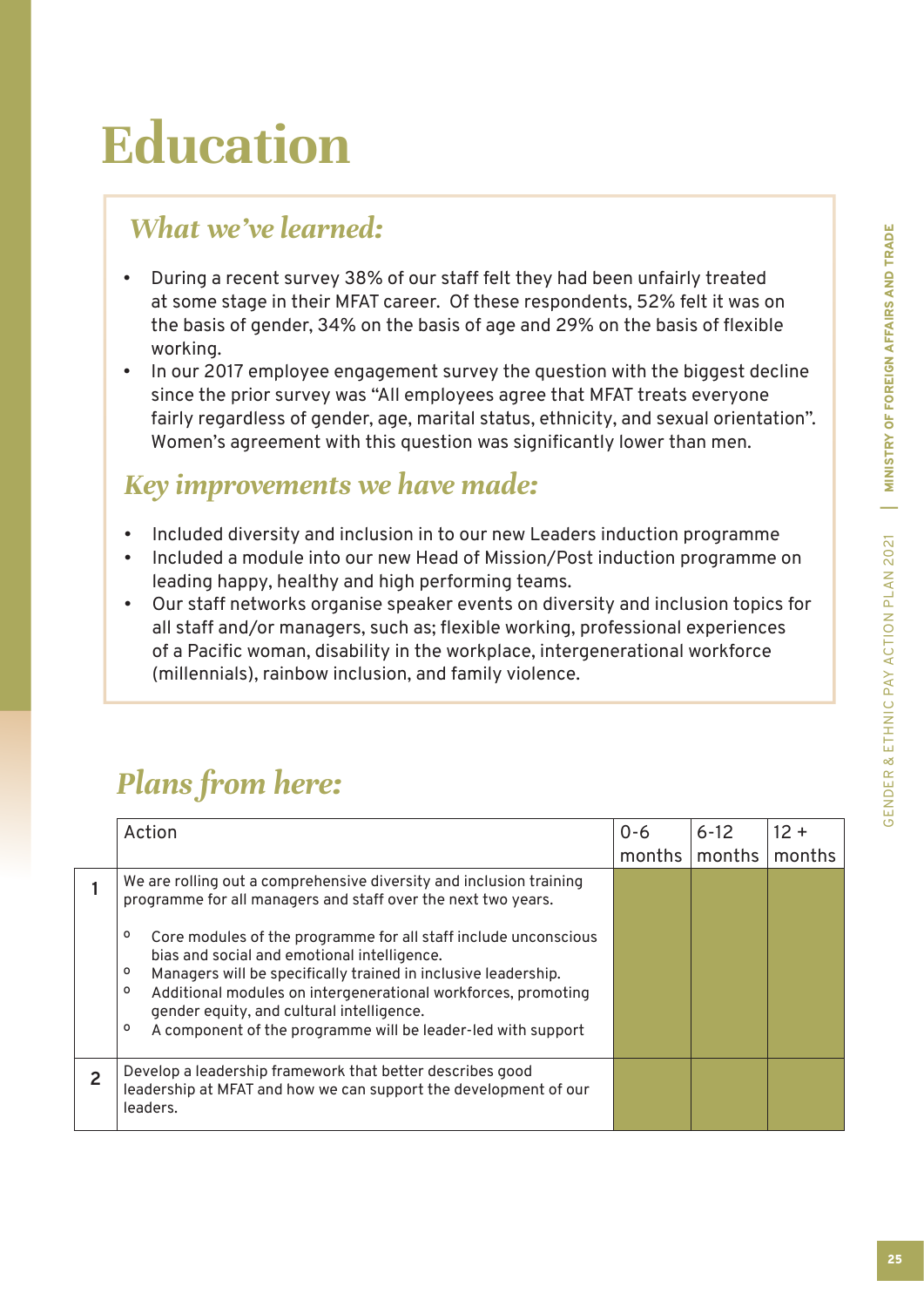# **Appendix A:** *Data definitions and assumptions*

#### **All quantitative data was effective on 30 June 2021.**

The data includes the staff employed on New Zealand employment contracts, based in New Zealand and offshore, including all permanent, fixed term employees (both full time and part time), as well as employees on parental leave and those seconded to other government agencies. Data for Staff Employed at Post is not held within the NZ HRIS.

Casual employees and employees on long term leave without pay are not included in the data. Contractors and people seconded in from other agencies are also not included.

We use Total Fixed Remuneration (TFR) as the basis for all of our pay comparisons. TFR is comprised of the following annualised components:

- Base salary
- Employer contributions to KiwiSaver
- Employer contributions to all other superannuation and retirement schemes
- Car park value (where provided)

Where an employee works part time, TFR values have been converted to the full time equivalent value.

We recognise that not all of our employees identify as being either women or men. Those who do not identify as either women or men have been excluded from the calculations in this report due to insufficient numbers to report separately on this group.